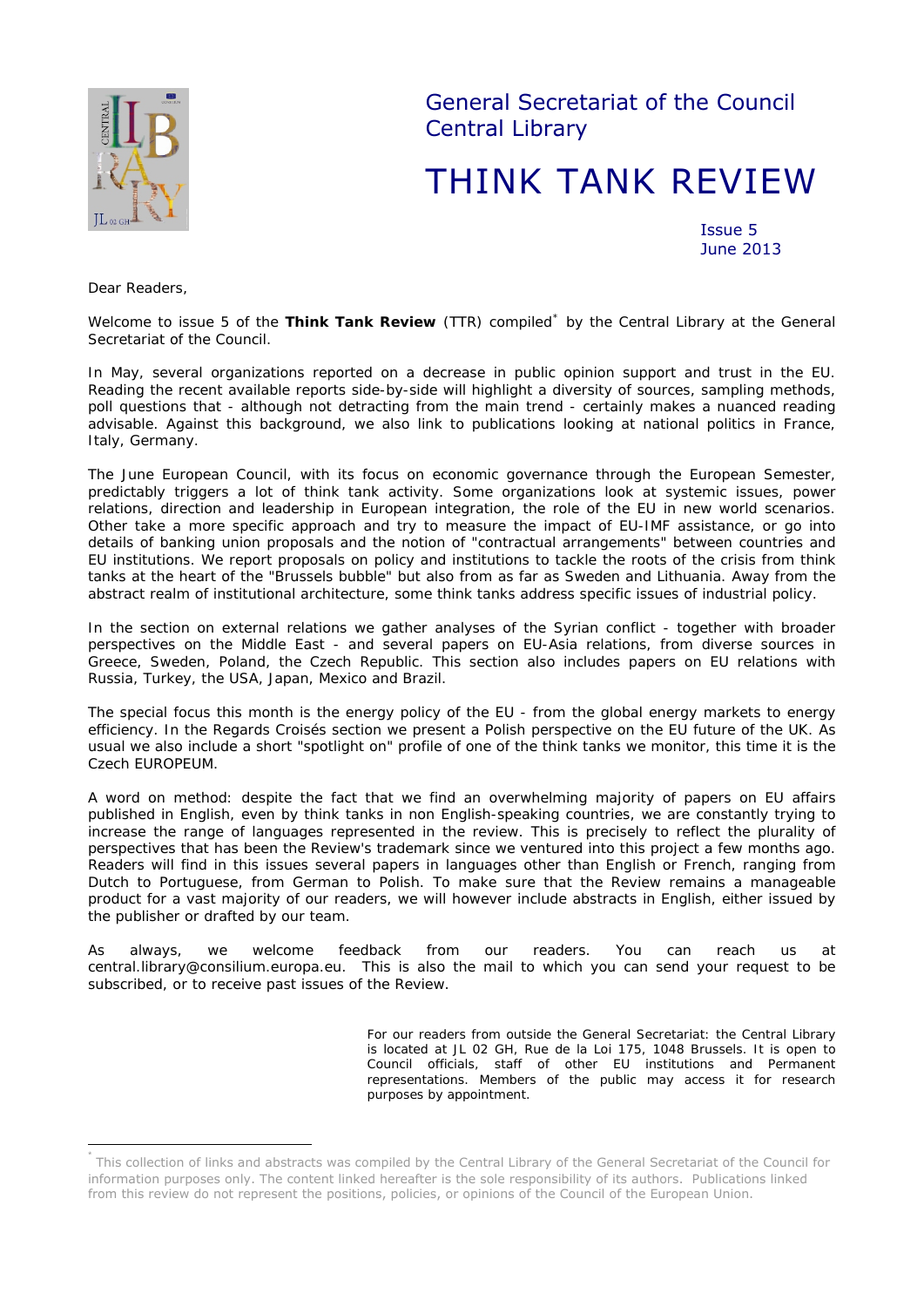# **[SECTION 1 - EU INSTITUTIONS AND POLITICS](#page-5-0)**

| DEUTSCHE GESELLSCHAFT FÜR AUSWÄRTIGE POLITIK                                                                                                               |                |
|------------------------------------------------------------------------------------------------------------------------------------------------------------|----------------|
| State Power within European Integration: On the Limits and Context of                                                                                      | 6              |
| Germany's Power in the Union                                                                                                                               | 6              |
| INSTITUT EUROPÉEN DES RELATIONS INTERNATIONALES                                                                                                            |                |
| Les Défis de l'Union européenne. Cohésions Nationales, Fragmentation Politique et<br>Risques Systémiques                                                   | 6              |
| CLINGENDAEL                                                                                                                                                |                |
| Een Wereld in Onzekerheid. Clingendael Strategische Monitor 2013                                                                                           | 6              |
| ISTITUTO AFFARI INTERNAZIONALI / THE POLISH INSTITUTE OF INTERNATIONAL AFFAIRS<br>/ REAL INSTITUTO ELCANO / THE SWEDISH INSTITUTE OF INTERNATIONAL AFFAIRS |                |
| Towards a European Global Strategy. Securing European Influence in a Changing<br>World                                                                     | 7              |
| PETERSON INSTITUTE FOR INTERNATIONAL ECONOMICS                                                                                                             |                |
| European Union Economic Relations: Crisis and Opportunity                                                                                                  | $\overline{7}$ |
| NOTRE EUROPE - JACQUES DELORS INSTITUTE                                                                                                                    |                |
| Europe at the Polls. Lessons from the 2013 Italian Elections                                                                                               | $\overline{7}$ |
| POLICY NETWORK                                                                                                                                             |                |
| François Hollande After One Year. The Silent Reformer or Lost in Reform?                                                                                   | 8              |
| KIEL INSTITUE FOR WORLD ECONOMY                                                                                                                            |                |
| Wie der Staat 2010 bis 2012 Konsolidiert Hat                                                                                                               | 8              |
| STIFTUNG WISSENSCHAFT UND POLITIK / GERMAN INSTITUTE FOR INTERNATIONAL AND<br><b>SECURITY AFFAIRS</b>                                                      |                |
| Why an In-Out Referendum Won't Settle the European Question in British Politics                                                                            | - 8            |
| EUROPEAN PARLIAMENT INFORMATION OFFICE IN THE UNITED KINGDOM                                                                                               |                |
| Food for Thought                                                                                                                                           | 9              |
| THE EUROPEAN COUNCIL ON FOREIGN RELATIONS (ECFR)                                                                                                           |                |
| The Continent-wide Rise of Euroscepticism                                                                                                                  | 9              |
| FONDATION ROBERT SCHUMAN                                                                                                                                   |                |
| The Europeans' Attitudes about Europe: A Downturn Linked Only to the Crisis?<br>SWEDISH INSTITUTE FOR EUROPEAN POLICY STUDIES (SIEPS)                      | 9              |
| Further Drop in Public Support for the EU                                                                                                                  | 9              |
| <b>POLICY NETWORK</b>                                                                                                                                      |                |
| Democratic Self-Government in Europe. Domestic Solutions to the EU Legitimacy<br>Crisis                                                                    | 10             |
| CENTRE FOR EUROPEAN REFORM (CER)                                                                                                                           |                |
| Why Has the Eurozone's Recovery Been Weaker Than the US's?                                                                                                 | 10             |
| THE GERMAN MARSHALL FUND OF THE UNITED STATES                                                                                                              |                |
| Fiscal Union, Banking Union: Two Opposite Paths for Europe                                                                                                 | 10             |
| THE INSTITUTE OF INTERNATIONAL AND EUROPEAN AFFAIRS                                                                                                        |                |
| Reforming European Economic Governance: The European Semester and other<br><b>Recent Developments</b>                                                      | 11             |
| <b>BRUEGEL</b>                                                                                                                                             |                |
| EU-IMF Assistance to Euro-area Countries: An Early Assessment                                                                                              | 11             |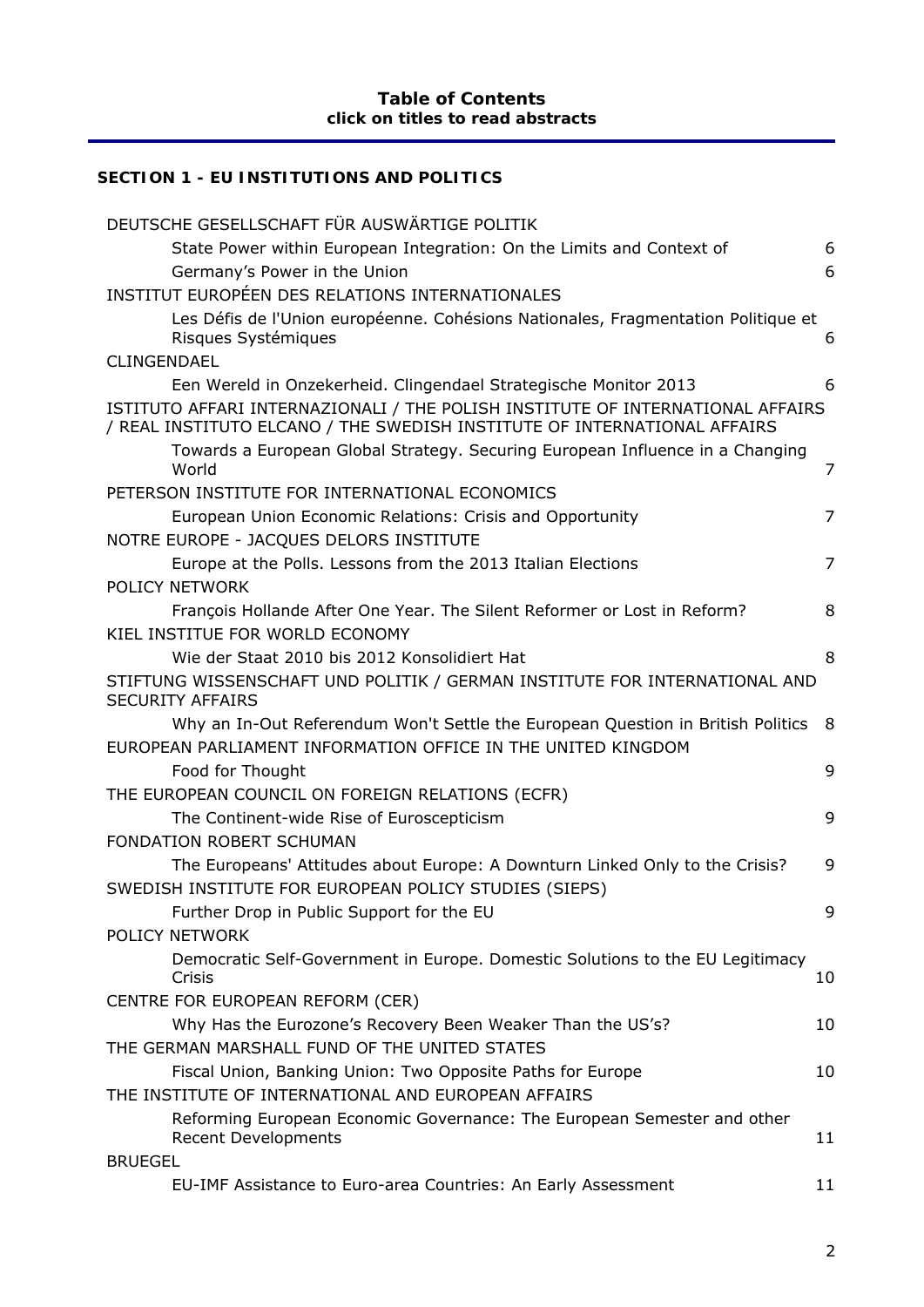| LITHUANIAN FREE MARKET INSTITUTE                                                                                      |    |
|-----------------------------------------------------------------------------------------------------------------------|----|
| Sound Money Introduction Plan. Restoring Sound Money in Europe                                                        | 11 |
| <b>ESADEgeo</b>                                                                                                       |    |
| Why Western Nations Need an Active Industrial Policy: An Analysis of<br>Deindustrialization and External Imbalances   | 11 |
| THE GERMAN MARSHALL FUND OF THE UNITED STATES                                                                         |    |
| Better to Suffer Inside the Eurozone                                                                                  | 12 |
| SWEDISH INSTITUTE FOR EUROPEAN POLICY STUDIES (SIEPS)                                                                 |    |
| Crisis Management in the EU: Strengthening Economic Governance and Financial<br><b>Stability</b>                      | 12 |
| FONDATION ROBERT SCHUMAN                                                                                              |    |
| <b>Terms of Crisis</b>                                                                                                | 12 |
| EGMONT ROYAL INSTITUTE FOR INTERNATIONAL RELATIONS                                                                    |    |
| Money for Structural Reforms in the Eurozone: Making Sense of Contractual<br>Arrangements                             | 12 |
| Don't Complicate It Even Further: Macroeconomic Conditionality as a Substitute for<br>New Structural Reform Contracts | 13 |
| EUROPEAN POLICY CENTRE (EPC)                                                                                          |    |
| Making Progress Towards the Completion of the Single European Labour Market                                           | 13 |
| Intra-EU Mobility: The "Second Building Block" of EU Labour Migration Policy                                          | 13 |
| CENTRE FOR EUROPEAN REFORM (CER)                                                                                      |    |
| Saving Emissions Trading from Irrelevance<br><b>INSTITUTE FOR SECURITY STUDIES</b>                                    | 14 |
| Enabling the Future. European Military Capabilities 2013-2025: Challenges and<br>Avenues                              | 14 |
| EGMONT ROYAL INSTITUTE FOR INTERNATIONAL RELATIONS                                                                    |    |
| And What Will Europe Do? The European Council and Military Strategy                                                   | 14 |
| CENTRE FOR EUROPEAN STUDIES (CES)                                                                                     |    |
| Breaking Down the Walls: Improving EU-NATO Relations                                                                  | 15 |
| THE FINNISH INSTITUTE OF INTERNATIONAL AFFAIRS                                                                        |    |
| Maritime Security in a Multipolar World: Towards an EU Strategy for the Maritime<br>Commons                           | 15 |
| THE GERMAN MARSHALL FUND OF THE UNITED STATES                                                                         |    |
| Framing the Transatlantic Security Discussion                                                                         | 15 |
| COLLÈGE D'EUROPE                                                                                                      |    |
| Le Cadre Européen de Protection des Données Personnelles en Matière Pénale                                            | 15 |
| Dimensions Interne et Externe                                                                                         | 15 |
| INSTITUTE FOR SECURITY STUDIES (ISS)                                                                                  |    |
| How EU Sanctions Work: A New Narrative                                                                                | 16 |
| ISTITUTO AFFARI INTERNAZIONALI                                                                                        |    |
| EU Engagement with Local Civil Society in the Great Lakes Region                                                      | 16 |
| REAL INSTITUTO ELCANO                                                                                                 |    |
| Strengthening the EU as a Global Actor: the EEAS and the Europeanization of<br>National Diplomacies                   | 16 |
| THE FINNISH INSTITUTE OF INTERNATIONAL AFFAIRS                                                                        |    |
| Counterterrorism in External Action: The EU's Toolbox for Responding to Terrorism<br>Abroad                           | 17 |
| CENTRE FOR EUROPEAN POLICY STUDIES (CEPS) / NOTRE EUROPE - JACQUES DELORS                                             |    |
| EU Migration Policy after the Arab Spring: The Pitfalls of Home Affairs Diplomacy 17                                  |    |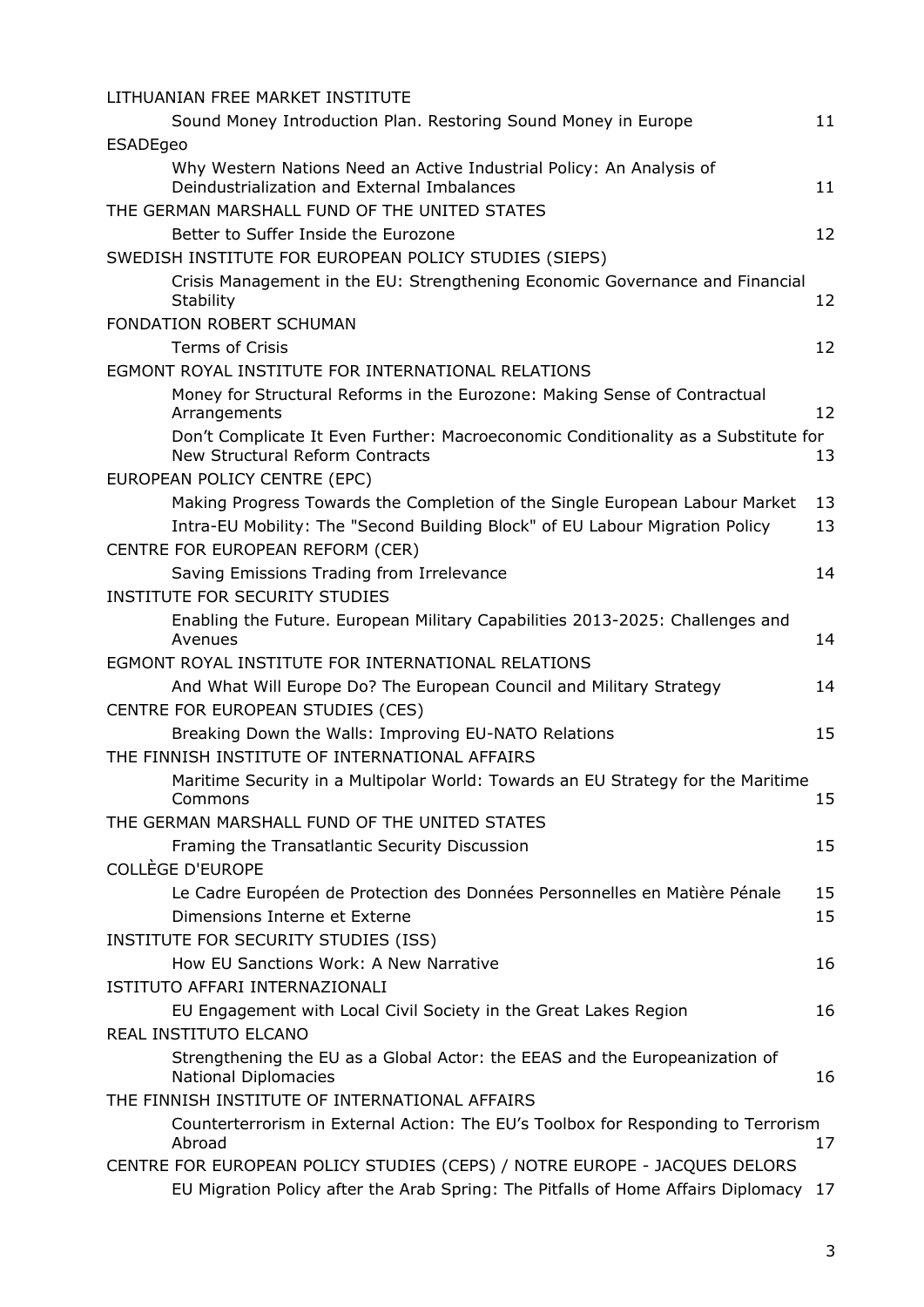| CENTRE FOR EUROPEAN POLICY STUDIES (CEPS)                                                                          |    |
|--------------------------------------------------------------------------------------------------------------------|----|
| A Viable Alternative to Basel III Prudential Capital Rules                                                         | 17 |
| THE LISBON COUNCIL                                                                                                 |    |
| Copyright Reform for Growth and Jobs: Modernising the European Copyright<br>Framework                              | 18 |
| NOTRE EUROPE - JACQUES DELORS INSTITUTE                                                                            |    |
| The Nitrates Directive, Incompatible with Livestock Farming? The Case of France<br>and Northern European Countries | 18 |
| <b>SECTION 2 - EU FOREIGN POLICIES</b>                                                                             |    |
| THE HEINRICH BÖLL FOUNDATION / IKV PAX CHRISTI                                                                     |    |
| What Can the European Union Do in Syria?                                                                           | 19 |
| <b>INTERNATIONAL CRISIS GROUP</b>                                                                                  |    |
| Too Close for Comfort: Syrians in Lebanon                                                                          | 19 |
| INSTITUT EUROPÉEN DES RELATIONS INTERNATIONALES                                                                    |    |
| Trancher le Nœud Gordien en Syrie ?                                                                                | 19 |
| EUROPEAN COUNCIL ON FOREIGN RELATIONS                                                                              |    |
| Europe and the Vanishing Two-state Solution                                                                        | 19 |
| <b>FRIDE</b>                                                                                                       |    |
| The European Union in Asia's Alphabet Soup                                                                         | 20 |
| PETERSON INSTITUTE FOR INTERNATIONAL ECONOMICS                                                                     |    |
| The Rise of Emerging Asia: Regional Peace and Global Security                                                      | 20 |
| STOCKHOLM INTERNATIONAL PEACE RESEARCH INSTITUTE (SIPRI)                                                           |    |
| Europe, Afghanistan and the Transatlantic Relationship after 2014                                                  | 20 |
| THE POLISH INSTITUTE OF INTERNATIONAL AFFAIRS                                                                      |    |
| Doing Business with Tigers: Trends, Features and Prospects for Poland's Trade with<br>Asia                         | 21 |
| <b>INSTYTUT SOBIESKIEGO</b>                                                                                        |    |
| Industrializacja Korei Południowej - Co Polska Może Wykorzystać?                                                   | 21 |
| <b>EUROPEUM</b>                                                                                                    |    |
| Analysis: Features of Foreign Trade Between the Czech Republic and Asia                                            | 21 |
| EUROPEAN INSTITUTE FOR ASIAN STUDIES (EIAS)                                                                        |    |
| Japan-EU Collaboration Towards Re-emergence of Europe                                                              | 22 |
| THE POLISH INSTITUTE OF INTERNATIONAL AFFAIRS                                                                      |    |
| Polish-Mexican Cooperation: Where Does Poland Stand?                                                               | 22 |
| CENTRE FOR EUROPEAN POLICY STUDIES (CEPS)                                                                          |    |
| The EU and Brazil: Partnering in an Uncertain World?                                                               | 23 |
| <b>BERTELSMANN STIFTUNG</b>                                                                                        |    |
| The Changing Face of North Africa. An Opportunity for and with Europe                                              | 23 |
| <b>CARNEGIE MOSCOW CENTER</b>                                                                                      |    |
| The End of an Era in EU-Russia Relations                                                                           | 23 |
| EUROPEAN STABILITY INITIATIVE                                                                                      |    |
| Cutting the Visa Knot. How Turks Can Travel Freely to Europe                                                       | 23 |
| THE GERMAN MARSHALL FUND OF THE UNITED STATES                                                                      |    |
| For a New Transatlantic Strategic Sequence: In, Near, and Beyond Europe                                            | 24 |
| <b>CHATHAM HOUSE</b>                                                                                               |    |
| A New Way to Engage? French Policy in Africa from Sarkozy to Hollande                                              | 24 |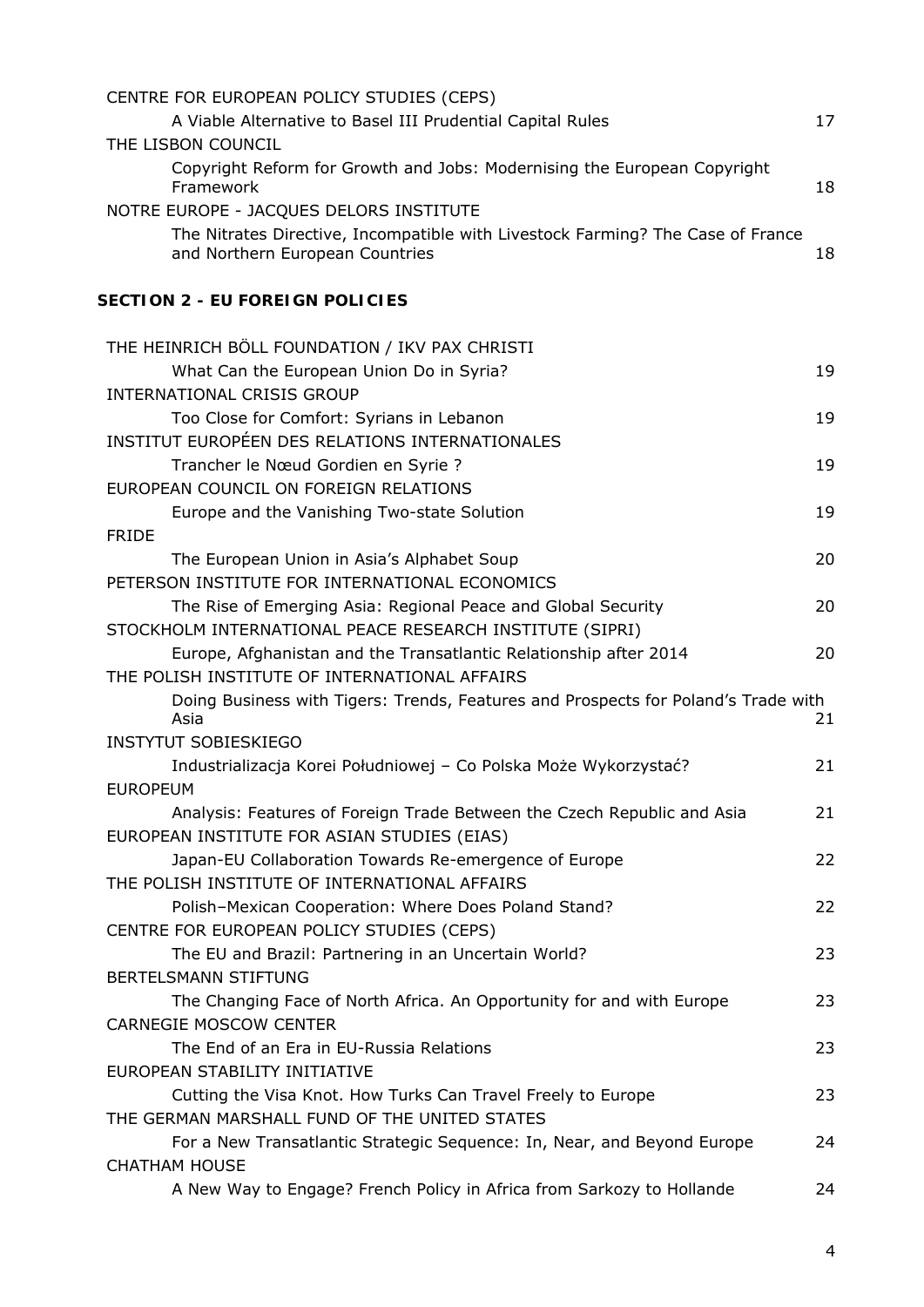## **[REGARDS CROISÉS](#page-23-4)**

| THE POLISH INSTITUTE OF INTERNATIONAL AFFAIRS                                |     |
|------------------------------------------------------------------------------|-----|
| The Renegotiation Delusion? Nine Questions about Britain's EU future         | 24  |
|                                                                              |     |
| <b>SPECIAL FOCUS: ENERGY</b>                                                 |     |
| RESEARCH INSTITUTE OF THE FINNISH ECONOMY (ETLA)                             |     |
| The Global Energy Markets In a Strong Change                                 | 25. |
| THE INTERNATIONAL INSTITUTE FOR STRATEGIC STUDIES (IISS)                     |     |
| Gas Finds Complicate Eastern Mediterranean Security                          | 25. |
| THE FINNISH INSTITUTE OF INTERNATIONAL AFFAIRS (FIIA)                        |     |
| The German Energy Transition: Status, Challenges and the Finnish Perspective | 25  |
| INSTITUTO PORTUGUÊS DE RELAÇÕES INTERNACIONAIS                               |     |
| A Segurança Energética de Portugal e o Magrebe                               | 25  |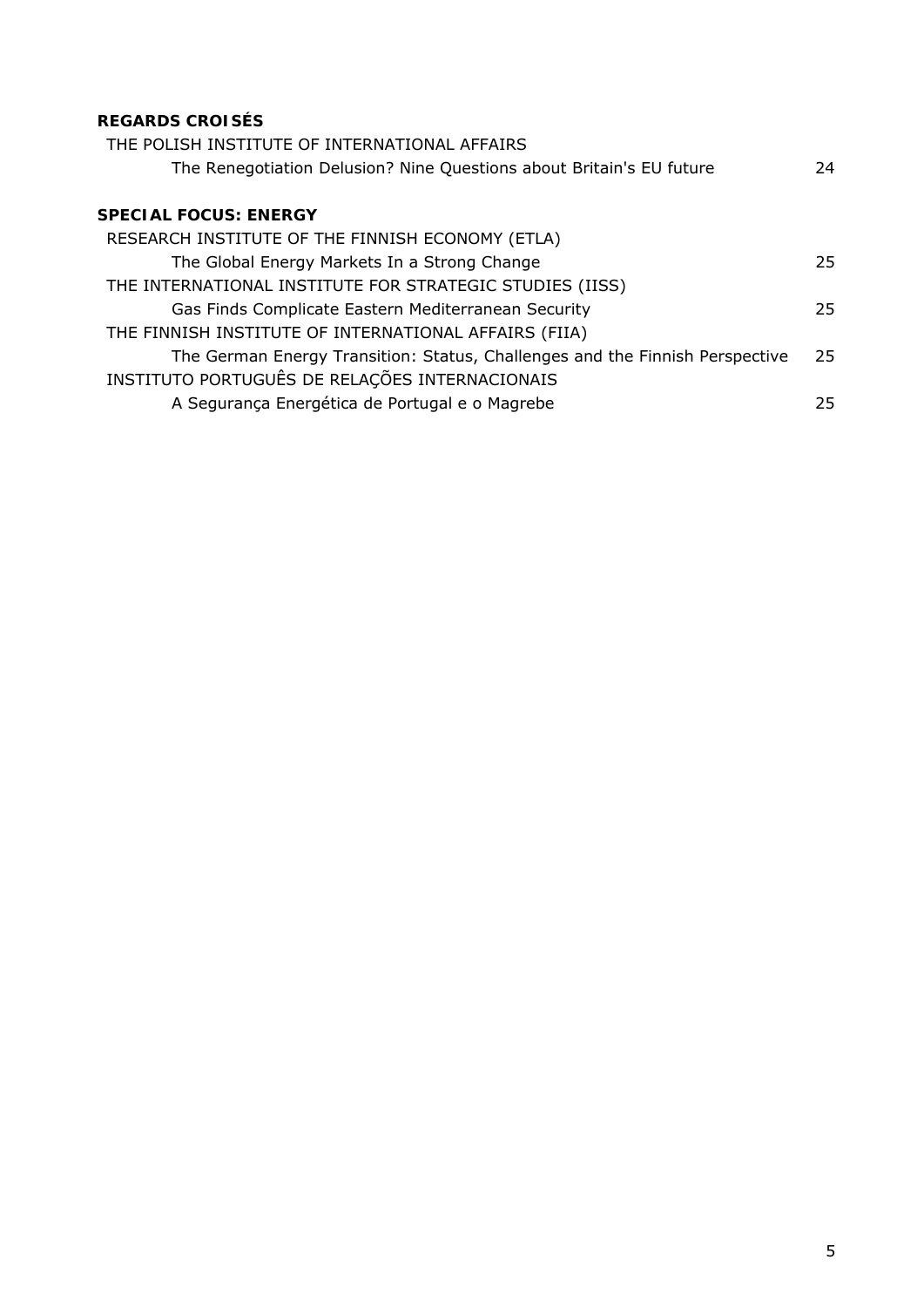<span id="page-5-0"></span>SECTION 1 - EU INSTITUTIONS AND POLITICS

#### *Some think tanks analyse European integration and the global European strategy and offer suggestions for their future development*

<span id="page-5-2"></span><span id="page-5-1"></span>DEUTSCHE GESELLSCHAFT FÜR AUSWÄRTIGE POLITIK **State Power within European Integration: On the Limits and Context of Germany's Power in the Union**  by Josef Janning May 2013 [link to the article](https://dgap.org/en/article/getFullPDF/23743)

The paper analyses the power of the Member States in the European Union and how it has changed in the process of integration, paying special attention to the position of Germany. The author explores five theses which illustrate the general functioning models in today's Union.

#### <span id="page-5-3"></span>INSTITUT EUROPÉEN DES RELATIONS INTERNATIONALES

<span id="page-5-4"></span>**Les Défis de l'Union européenne. Cohésions Nationales, Fragmentation Politique et Risques Systémiques** 

by Jacques Lippert 3 May 2013 [link to the article](http://www.ieri.be/sites/default/files/filefield/news/D%C3%A9fis%20de%20l) (in French)

Many important events that could deeply affect the European Union as we know it now, are going to take place in the next few years, this paper underlines. The author argues that European leaders will face three key elements: economic and political integration, new separatist national movements, and Transatlantic relations. He also comments that the main role of the EU is to unite citizens, rather than member states.

<span id="page-5-6"></span><span id="page-5-5"></span>**CLINGENDAEL Een Wereld in Onzekerheid. Clingendael Strategische Monitor 2013**  by Jan Rood and Rosa Dinnissen 29 May 2013 [link to the article](http://www.clingendael.nl/sites/default/files/Strategische%20Monitor%202013.pdf) (in Dutch)

The Clingendael Strategic Monitor 2013 revolves around the impact of geopolitical developments in 2012. The previous issue of the report flagged a global shift of the international system towards a multi-polar system, defined by non-cooperation, and this development continued, say the authors. Power continued to slide from "the West to the rest". The 250+ page report tackles issues ranging from fragile regions to resource security and climate change, and tries to put these risks into context. Among other things, it heralds the decline of the UN as an actor on the world stage, increased tension between the US and China, and increased terrorism risks as a result of failing states.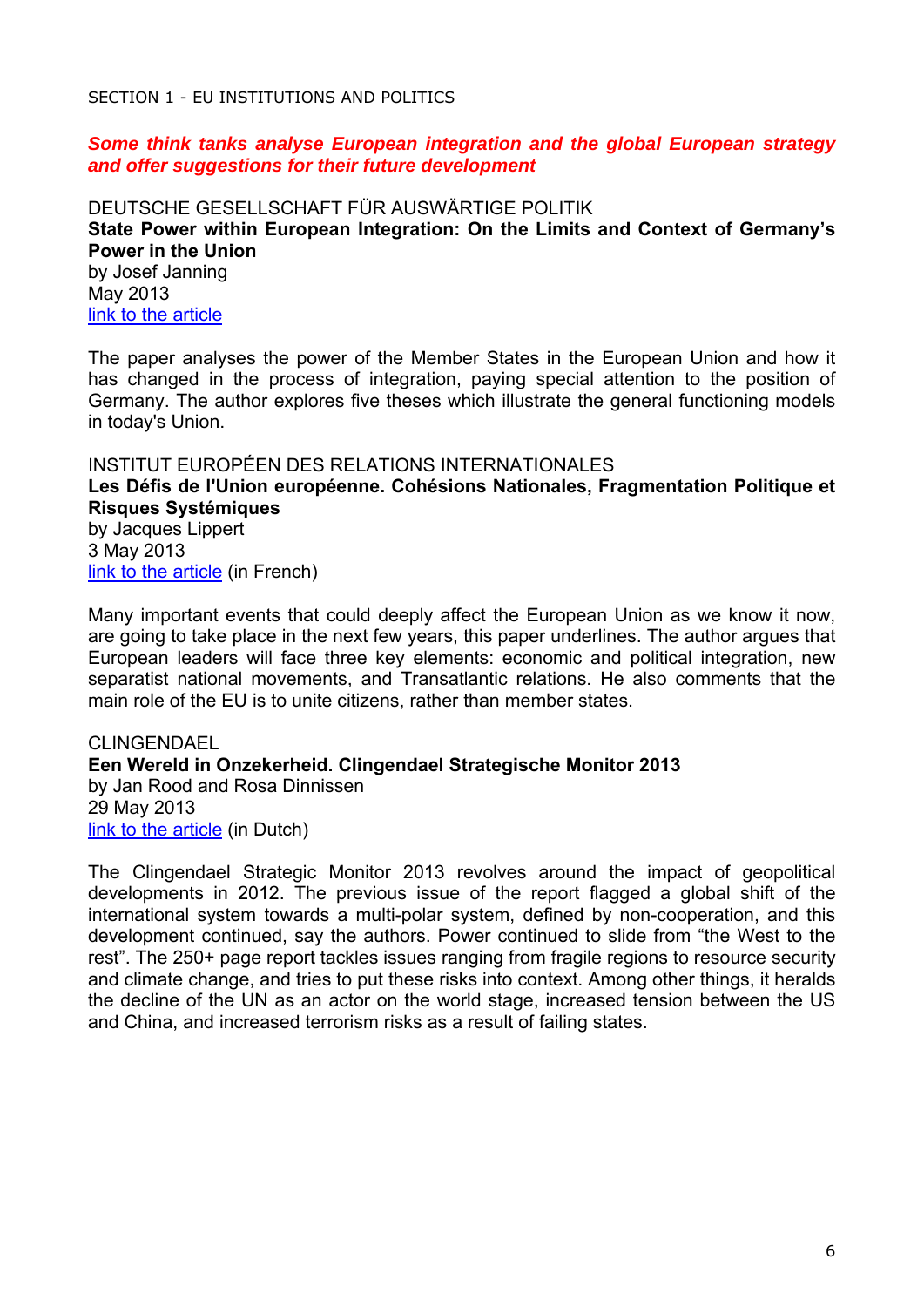<span id="page-6-0"></span>ISTITUTO AFFARI INTERNAZIONALI / THE POLISH INSTITUTE OF INTERNATIONAL AFFAIRS / REAL INSTITUTO ELCANO / THE SWEDISH INSTITUTE OF INTERNATIONAL AFFAIRS **Towards a European Global Strategy. Securing European Influence in a Changing World** 

<span id="page-6-1"></span>by various authors 28 May 2013 [link to the article](http://www.realinstitutoelcano.org/wps/wcm/connect/e59df3004fc9912d8289caccba746acc/EGS_Report.pdf?MOD=AJPERES&CACHEID=e59df3004fc9912d8289caccba746acc)

On-going transformations at the global, regional and European levels create opportunities as well as challenges for the EU and demand strategic thinking, argues the paper, moving on to offer some guidance on this long-term endeavour. It identifies the preconditions for protecting Europe's peace, well-being and shared values and suggests strategic objectives. The paper is a result of The European Global Strategy project which was initiated by the foreign ministers of Italy, Poland, Spain and Sweden in July 2012. It was drafted by researchers from four leading think tanks - Istituto Affari Internazionali, The Polish Institute of International Affairs, Elcano Royal Institute and The Swedish Institute of International Affairs.

<span id="page-6-3"></span><span id="page-6-2"></span>PETERSON INSTITUTE FOR INTERNATIONAL ECONOMICS **European Union Economic Relations: Crisis and Opportunity**  by Douglas A. Rediker 23 May 2013 [link to the article](http://www.iie.com/publications/testimony/rediker20130523.pdf)

While frustrating, inefficient, complicated, and often painful to watch, the evolution of the European Union is something that Americans should encourage, argues the author in a testimony before the United States Senate Committee on Foreign Relations. He also comments that EU's future success serves the United States' direct economic, financial, and strategic interests.

## *There are also analysis of national politics in Italy, France and Germany*

<span id="page-6-5"></span><span id="page-6-4"></span>NOTRE EUROPE - JACQUES DELORS INSTITUTE **Europe at the Polls. Lessons from the 2013 Italian Elections**  by Renaud Dehousse 16 May 2013 [link to the article](http://www.eng.notre-europe.eu/media/italianelections-dehousse-ne-jdi-may13.pdf)

The 2013 Italian elections were in several respects a "Europeanised" contest, argues the paper. Political parties paid great attention to European issues and the outcome of the elections became an important moment for Europe. Negative aspects appear to have prevailed in both the discourse of parties and the choices of voters, comments the author. He also adds that regarding EU governance, the predominantly negative character of this Europeanization of the elections may become a source of instability in the future.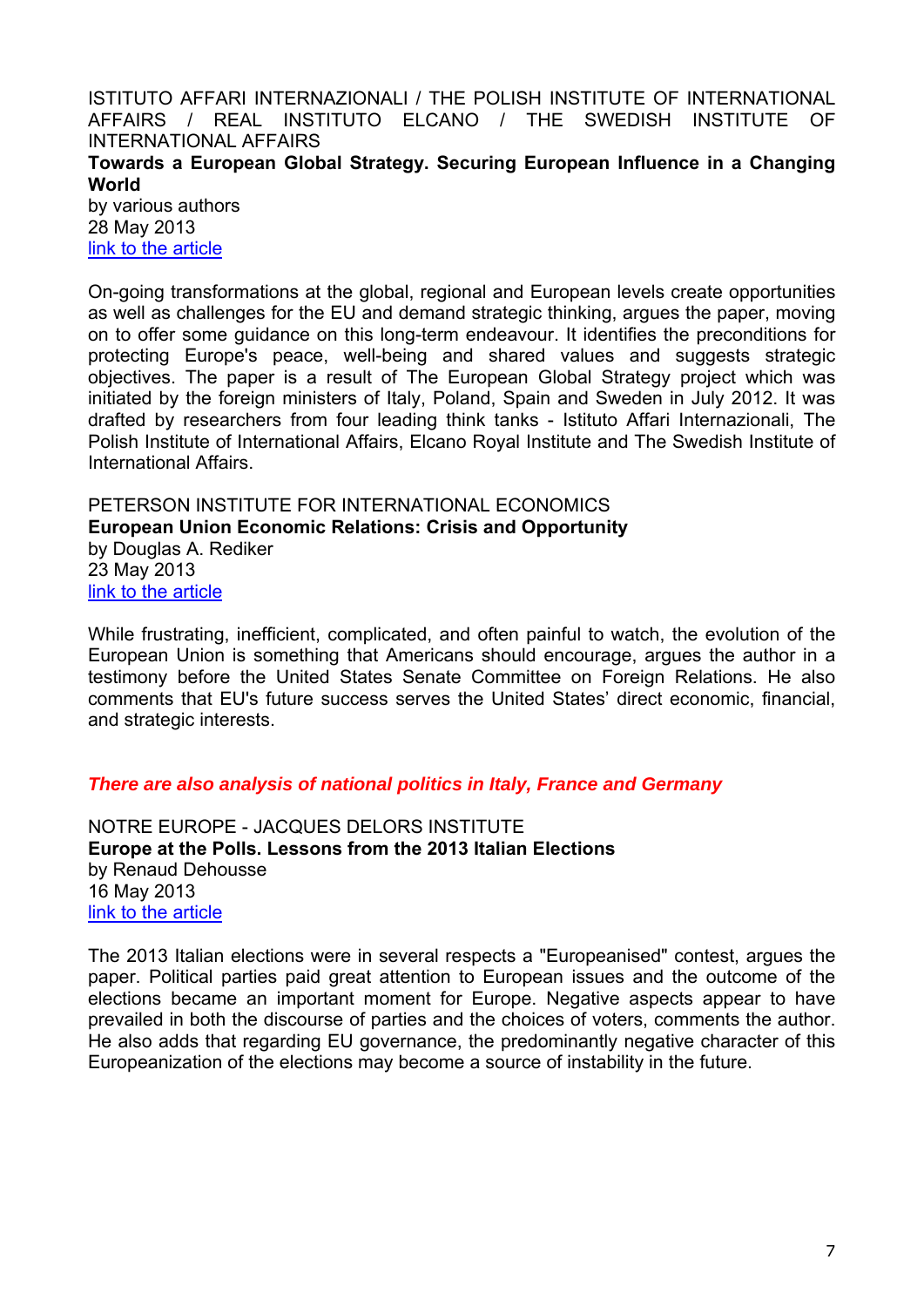#### <span id="page-7-1"></span><span id="page-7-0"></span>POLICY NETWORK **François Hollande After One Year. The Silent Reformer or Lost in Reform?**  by Renaud Thillaye 1 May 2013 [link to the article](http://www.policy-network.net/publications/4381/Fran%C3%A7ois-Hollande-after-One-Year)

After one year in power, the change promised by François Hollande for France has not happened, and he is no longer the flag-bearer for a different Europe, many European commentators and politicians say. The author of this paper takes a different view, and comments that the record of the PS-run government is far from being negligible after one year. He sets out a detailed account of the first year in office and argues that there is room for a more consistent and far-sighted reform of the French social model as a way to strengthen both competitiveness and social justice.

<span id="page-7-3"></span><span id="page-7-2"></span>KIEL INSTITUE FOR WORLD ECONOMY **Wie der Staat 2010 bis 2012 Konsolidiert Hat**  by Jens Boysen-Hogrefe May 2013 [link to the article](http://www.ifw-kiel.de/wirtschaftspolitik/politikberatung/kiel-policy-brief/KPB_62_Boysen-Hogrefe.pdf) (in German)

The public sector in Germany experienced one of the strongest periods of consolidation in the history of the Federal Republic between 2010 and 2012. However, a significant share of this was an effect of the absence of a one-off (establishment of bad banks in 2010), this paper argues, adding that economic development played a relatively modest role. Although the consolidation was significant, its foundation is shaky in places, the author says. There where sharply rising wages and low interest rates were responsible, a correction and deterioration of the budget must be anticipated.

## *The so-called "European question" about the future of Britain in the EU is being analysed anew*

<span id="page-7-4"></span>STIFTUNG WISSENSCHAFT UND POLITIK / GERMAN INSTITUTE FOR INTERNATIONAL AND SECURITY AFFAIRS

#### <span id="page-7-5"></span>**Why an In-Out Referendum Won't Settle the European Question in British Politics**  by Tim L. Oliver 14 May 2013

[link to the article](http://www.swp-berlin.org/fileadmin/contents/products/comments/2013C14_olv.pdf)

Settling the "European question" and bringing stability to Britain's relations with the EU – whether in or outside the EU – will require comprehensive, longer-term changes, which a referendum can help trigger but in no way guarantee, argues the paper. The author underlines that a referendum is a necessary step forward for the British politics and EU relations, but it is only that - a single step, after which further steps will be needed.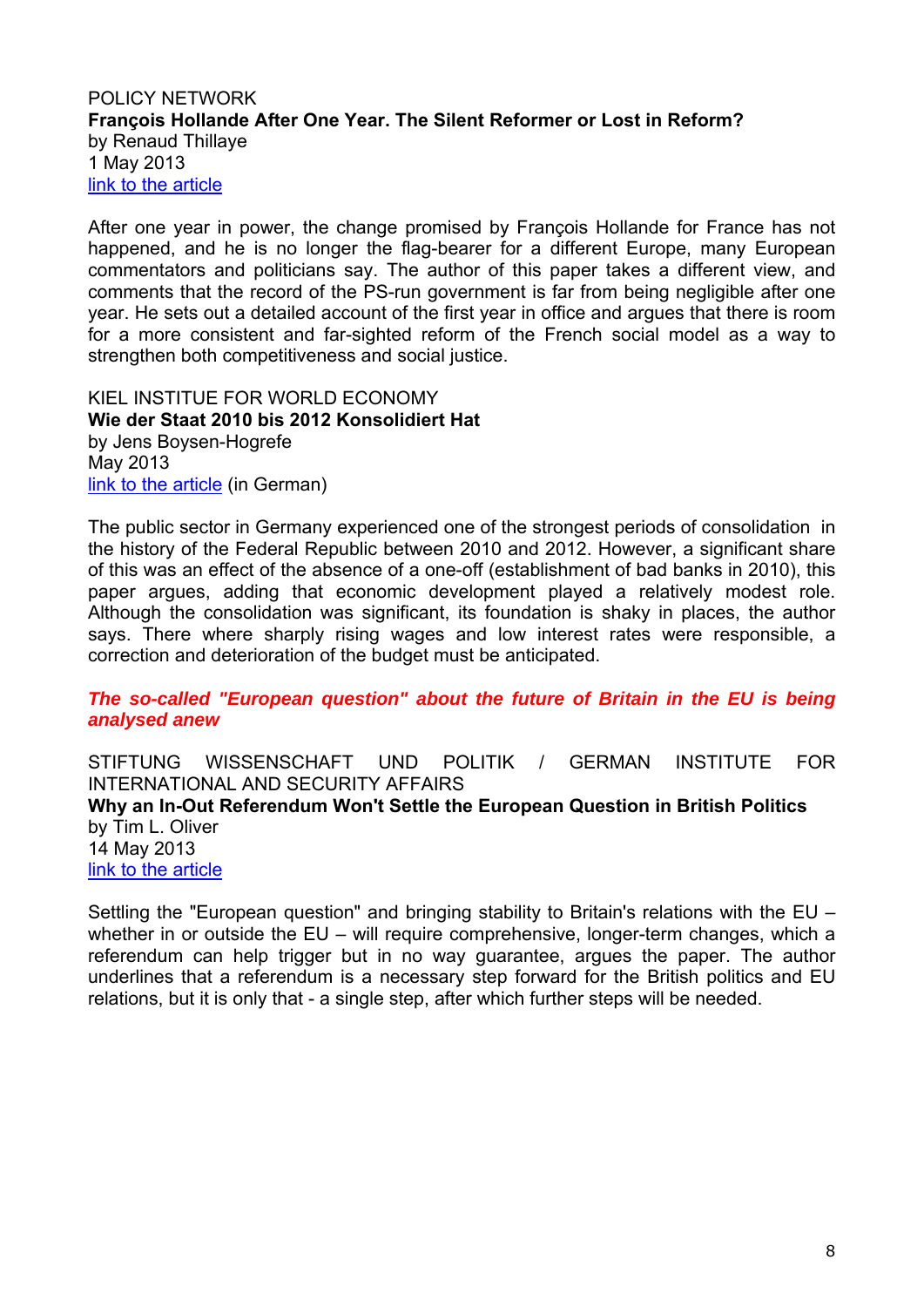#### <span id="page-8-1"></span><span id="page-8-0"></span>EUROPEAN PARLIAMENT INFORMATION OFFICE IN THE UNITED KINGDOM **Food for Thought**  [link to a collection of articles](http://www.europarl.org.uk/view/en/Food_for_Thought.html)

This month we came across a collection of reports and articles on the EU-UK relations, prepared by the European Parliament Information Office in the UK. It covers the most debated EU subjects in the country, such as the referendum, migration, and justice and home affairs, and it might provide useful background information for researchers and people interested in following the current debate.

## *The decline in public support for the EU is covered by many think tanks.*

<span id="page-8-3"></span><span id="page-8-2"></span>THE EUROPEAN COUNCIL ON FOREIGN RELATIONS (ECFR) **The Continent-wide Rise of Euroscepticism**  by various authors 16 May 2013 [link to the article](http://ecfr.eu/page/-/ECFR79_EUROSCEPTICISM_BRIEF_AW.pdf)

Euroscepticism has spread across the continent like a virus, argues the paper. It is striking that everyone in the EU has been losing faith in the European project: both creditors and debtors, eurozone countries, would- be members and "opt-outs", underlines the group of ECFR authors who analyse the situation in 13 EU member states.

<span id="page-8-5"></span><span id="page-8-4"></span>FONDATION ROBERT SCHUMAN **The Europeans' Attitudes about Europe: A Downturn Linked Only to the Crisis?**  by Julien Zalc 6 May 2013 [link to the article](http://www.robert-schuman.eu/en/doc/questions-d-europe/qe-277-en.pdf)

Although negative opinions of Europe are rising, it is not exclusively because of the poor economic situation, argues the paper which offers a broad analysis of the Eurobarometer data. It also notes that at the same time the EU is still deemed to be the most adequate player to act effectively against the crisis. That's why people expect the Union to act. It is vital for the EU to be seen to be at work - it must communicate, more and better, about its work to support European citizens, comments the author.

<span id="page-8-7"></span><span id="page-8-6"></span>SWEDISH INSTITUTE FOR EUROPEAN POLICY STUDIES (SIEPS) **Further Drop in Public Support for the EU**  by Sören Holmberg May 2013 [link to the article](http://www.sieps.se/en/publikationer/further-drop-in-public-support-for-the-eu-20138epa) (in Swedish, with appendix in English)

The economic crisis continues to affect trust in the EU project. In Sweden, as in most other Member States, a drop in public support for the EU has been observed, says the paper, which presents and analyses the data from a 2012 local survey. Only 42% of respondents declare that they are in favour of Sweden's EU membership and 76% are against the introduction of the euro in Sweden, show some of the key results.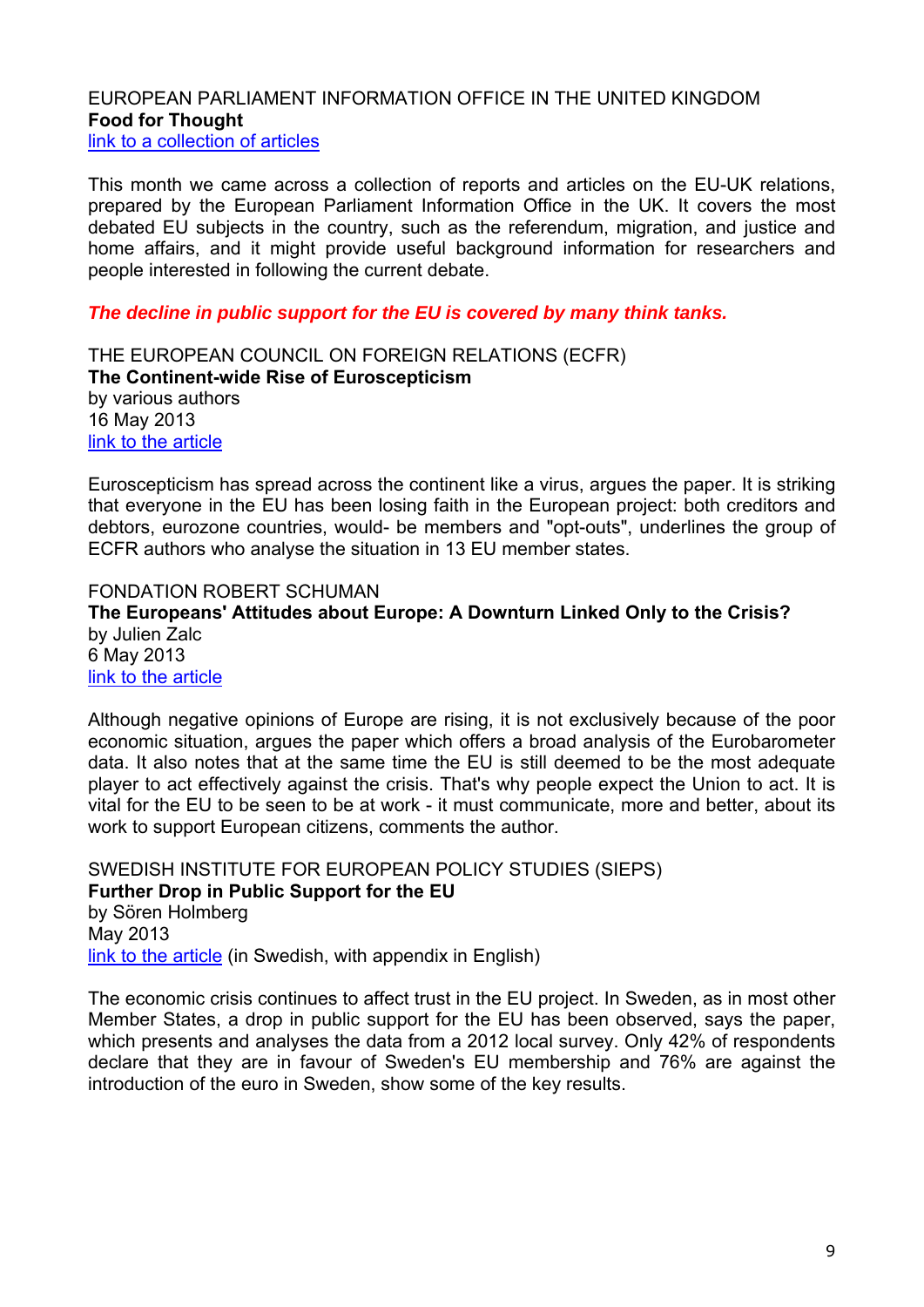## <span id="page-9-1"></span><span id="page-9-0"></span>POLICY NETWORK **Democratic Self-Government in Europe. Domestic Solutions to the EU Legitimacy Crisis**  by Damian Chalmers 15 May 2013

[link to the article](http://www.policy-network.net/publications/4399/Democratic-Self-Government-in-Europe)

The paper adds a new element to the subsidiarity principle - the EU should only govern when it has democratic authority within a member state. National parliaments would play a key role in this new scenario. The author considers the options of exiting the EU or pursuing selective engagement – two proposals increasingly debated in the UK context. He concludes that much EU law will necessarily still be applied regardless of whether a state is within or outside the EU. Paradoxically, the constraints of EU law are such that a state may be less restricted by EU law when it is inside the EU than when it is outside the Union, argues the paper.

#### *The European crisis, the banking union and economic governance are once again in focus for many think tanks, both in Brussels and elsewhere.*

<span id="page-9-3"></span><span id="page-9-2"></span>CENTRE FOR EUROPEAN REFORM (CER) **Why Has the Eurozone's Recovery Been Weaker Than the US's?**  by Philip Whyte May 2013 [link to the article](http://www.cer.org.uk/sites/default/files/publications/attachments/pdf/2013/bulletin90_pw_article2-7418.pdf)

The reason the eurozone has experienced a weaker recovery is that it has made more glaring mistakes, argues the paper. It analyses the policies in the eurozone and the US which started to diverge in 2010. The US chose to support growth and employment, while the eurozone opted to focus on adjustment (by consolidating public finances and promoting external "competitiveness") which led to different results, argues the paper.

<span id="page-9-5"></span><span id="page-9-4"></span>THE GERMAN MARSHALL FUND OF THE UNITED STATES **Fiscal Union, Banking Union: Two Opposite Paths for Europe**  by Bruno Macaes 31 May 2013 [link to the article](http://www.gmfus.org/archives/fiscal-union-banking-union-two-opposite-paths-for-europe/)

The current crisis has shown the impracticability of an economic and monetary union in Europe without the essential institutions of a banking or financial union, argues the paper, whose author, Bruno Macaes, spent the previous two years as a senior olitical advisor to Portugal's prime minister, Pedro Passos Coelho. As the recent cases of Spain and Cyprus already indicate, a banking union will draw on the widespread political reluctance to support euro area bailouts for banks. Electorates in Europe will find it even more difficult to bail out a foreign bank, so we may well expect that a common resolution regime will rest on the "bailing in" of bank creditors, comments the author.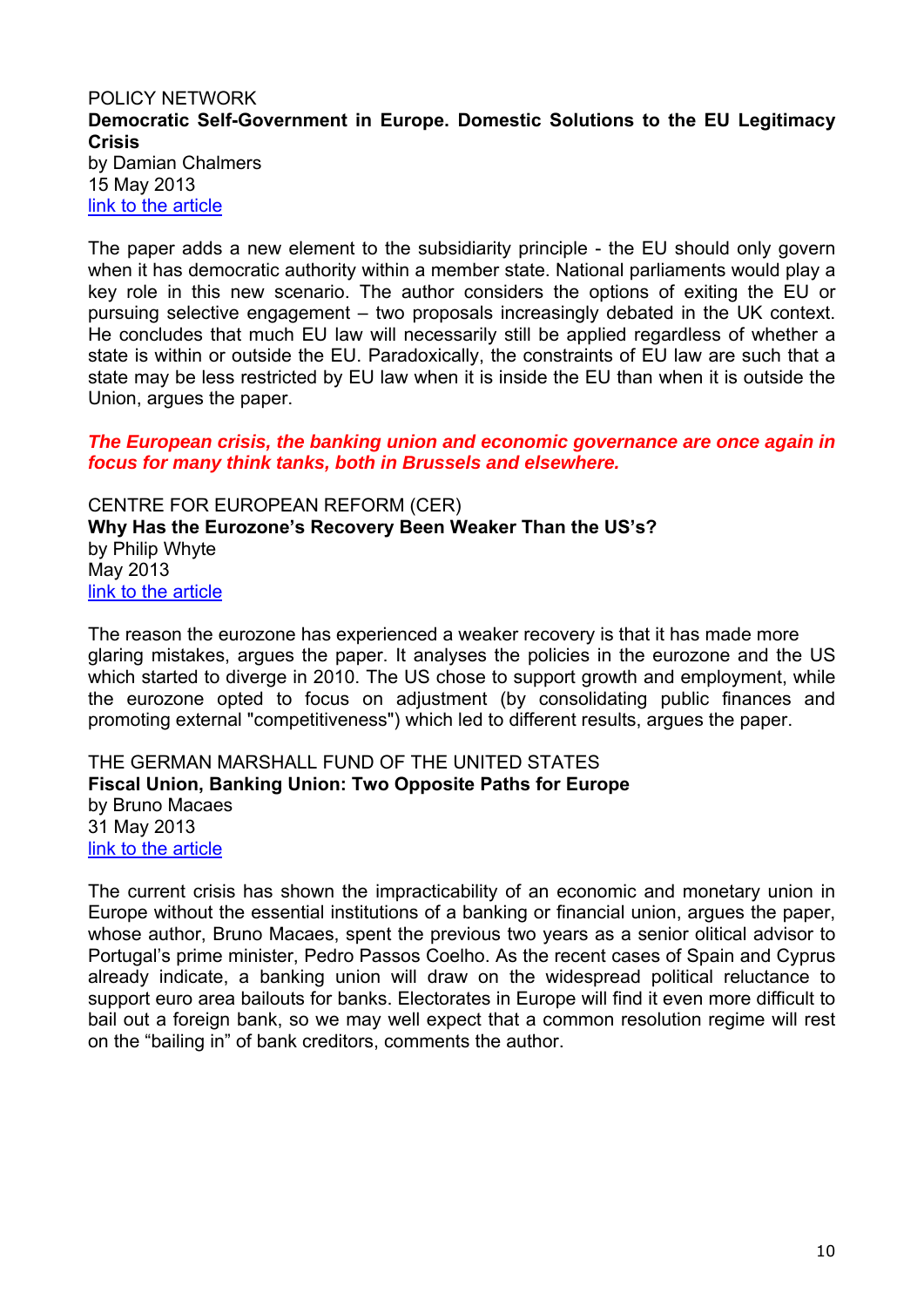## <span id="page-10-1"></span><span id="page-10-0"></span>THE INSTITUTE OF INTERNATIONAL AND EUROPEAN AFFAIRS **Reforming European Economic Governance: The European Semester and other Recent Developments**

by Michael G Tutty 15 May 2013 [link to the article](http://www.iiea.com/ftp/Publications/IIEA-Economic-Governance-Paper-1_IIEA_2013.pdf)

The paper examines the recent major economic reforms in the European Union. It explains them, as well as the new processes they have created. These reforms are far reaching and have major implications for economic governance in Ireland and across the EU, underlines the author, who comments that despite this, little information on the new architecture is available.

## <span id="page-10-2"></span>BRUEGEL

<span id="page-10-3"></span>**EU-IMF Assistance to Euro-area Countries: An Early Assessment**  by Jean Pisani-Ferry, André Sapir and Guntram Wolff 16 May 2013 [link to the article](http://www.bruegel.org/publications/publication-detail/publication/779-eu-imf-assistance-to-euro-area-countries-an-early-assessment/)

The paper provides an evaluation of the assistance programmes implemented by the Troika in Ireland, Portugal and Greece. It assesses their impact, quoting results and making comparisons and recommendations. The paper broadly considers Ireland a successful story, Portugal a potential success with continuing challenges, and Greece a failure, although a more nuanced view follows. Among recommendations there is a suggestion of a new EU institution, dubbed the European Monetary Fund (EMF), which like the IMF would be equipped with effective decision-making rules rather than being a technical subsidiary to the Eurogroup, as is presently the case with the ESM.

## <span id="page-10-5"></span><span id="page-10-4"></span>LITHUANIAN FREE MARKET INSTITUTE **Sound Money Introduction Plan. Restoring Sound Money in Europe**  31 May 2013 [link to the article](http://files.lrinka.lt/analitiniai%20darbai/LFMI_Sound%20Money%20Introduction%20Plan_2012.pdf)

The paper describes the reasons for the eurozone crisis and describes various scenarios for countries which decide to exit the monetary union. It defines the specific action steps for the exit and answers practical questions. And finally it also addresses the implications for the rest of the eurozone (not the exiting countries) and the entire combined membership.

## <span id="page-10-6"></span>ESADEgeo

## <span id="page-10-7"></span>**Why Western Nations Need an Active Industrial Policy: An Analysis of Deindustrialization and External Imbalances**

by Alejandro Legarda and Jorge Blázquez May 2013 [link to the article](http://www.esadegeo.com/position-papers)

The current financial crisis has revealed indisputably that it is not possible to maintain a large current account deficit indefinitely. When access to international capital markets becomes difficult – in periods of turmoil such as the current crisis – a large current account deficit becomes a critical problem. The paper analyses the empirical relationship between external deficit and deindustrialization, finding that a weak manufacturing sector is linked to an anaemic trade balance which cannot be compensated for simply through the positive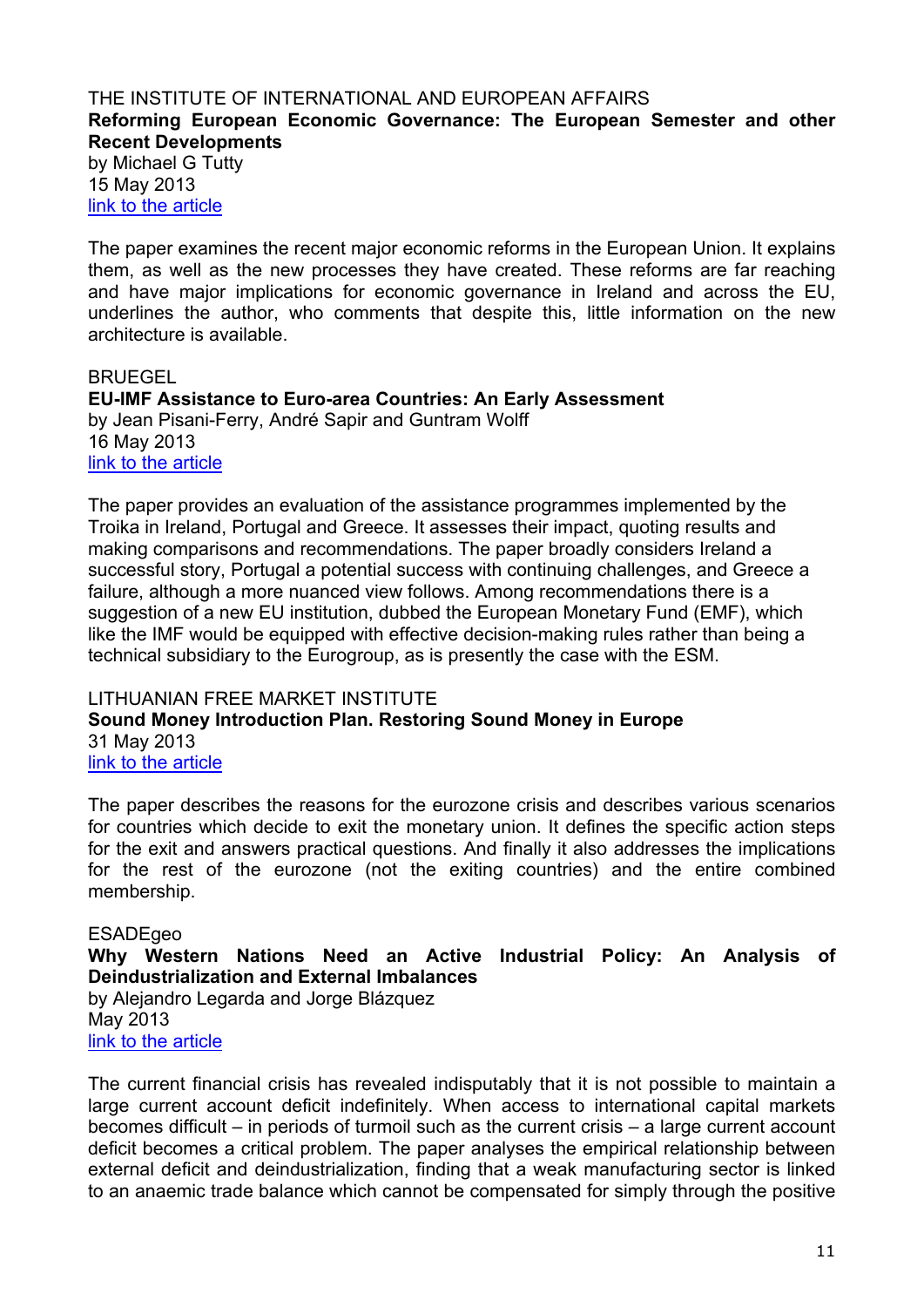evolution of the service sector. A number of policy recommendations regarding national industrial strategy are presented in line with the results.

<span id="page-11-1"></span><span id="page-11-0"></span>THE GERMAN MARSHALL FUND OF THE UNITED STATES **Better to Suffer Inside the Eurozone**  by Andrés Ortega 29 May 2013 [link to the article](http://www.gmfus.org/archives/better-to-suffer-inside-the-eurozone)

Although the EU as such is losing credibility, support for the euro remains strong in Southern Europe. A euro exit would have tremendous costs for these countries and their societies, particularly for the middle classes, argues the paper. People, governments and businesses across Southern Europe have concluded that even if it is cold inside the eurozone, it might be freezing outside, comments the author.

<span id="page-11-3"></span><span id="page-11-2"></span>SWEDISH INSTITUTE FOR EUROPEAN POLICY STUDIES (SIEPS) **Crisis Management in the EU: Strengthening Economic Governance and Financial Stability**  by Jonas Eriksson and Monika Hjeds Löfmark May 2013

[link to the article](http://www.sieps.se/sites/default/files/2013_3_webb_0.pdf) (in Swedish)

The economic crisis has revealed a number of weaknesses in the structures of the EU and the EMU, argues the paper. It also comments that the measures taken in order to thwart the crisis have been introduced at a pace that has sometimes made it difficult to keep up with developments. The authors describe the different measures taken since the sovereign debt crisis erupted. They analyse them in terms of the problems and stumbling blocks ahead and outline the direct and indirect effect on Sweden.

<span id="page-11-5"></span><span id="page-11-4"></span>FONDATION ROBERT SCHUMAN **Terms of Crisis**  by Sébastien Richard 14 May 2013

[link to the article](http://www.robert-schuman.eu/en/doc/questions-d-europe/qe-278-en.pdf)

The multifaceted nature of the economic and financial crisis that has been affecting the eurozone for the last three years and the multiple institutional responses by the European Union have led to a specific lexical field. Here is a glossary which tries to define in simple terms the concepts of economic theory, the key ideas from a budgetary point of view, the terms borrowed from the financial markets, the issues at stake for each State that is receiving financial aid and the measures implemented nationally or on a European level.

<span id="page-11-6"></span>EGMONT ROYAL INSTITUTE FOR INTERNATIONAL RELATIONS

<span id="page-11-7"></span>**Money for Structural Reforms in the Eurozone: Making Sense of Contractual Arrangements** 

by Xavier Vanden Bosch May 2013 [link to the article](http://www.egmontinstitute.be/paperegm/ep57.pdf)

Both the Commission's proposal for a "Competitiveness and Convergence Instrument" and the "contractual arrangements" presented by President Van Rompuy share a common concept: associating EU money with national structural reforms under a binding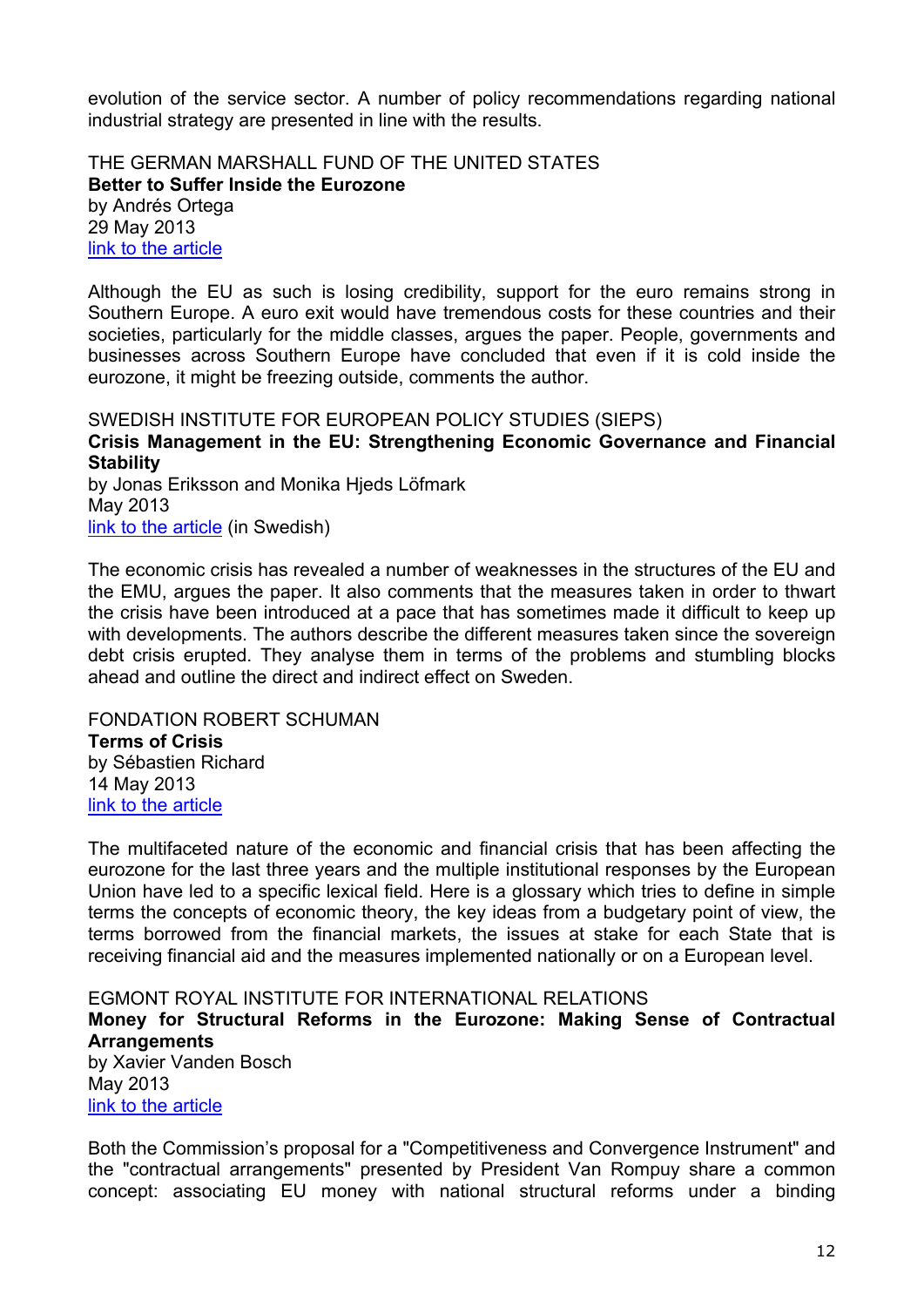arrangement. Contractual arrangements can make sense, argues the author, provided a number of considerations are taken into account. The paper suggests seven points to consider in future discussions, including making the contracts voluntary, and making the programme countries eligible.

## <span id="page-12-0"></span>**Don't Complicate It Even Further: Macroeconomic Conditionality as a Substitute for New Structural Reform Contracts**

by Stijn Verhelst May 2013 [link to the article](http://www.egmontinstitute.be/papers/13/eur/EPB15.pdf)

The idea of introducing contracts between Member States and the EU on structural reforms risks rendering European economic governance even more complex and cumbersome, argues the author. It is therefore sensible to first try to integrate the structural reform contracts into one of the foreseen economic governance instruments. The paper argues that macroeconomic conditionality can serve this purpose and that with some minor reforms, it could even become a full-fledged substitute for structural reform contracts.

## *Migration policy and the European labour market are tightly connected and the European Policy Centre analyses the link.*

<span id="page-12-1"></span>EUROPEAN POLICY CENTRE (EPC)

<span id="page-12-2"></span>**Making Progress Towards the Completion of the Single European Labour Market**  by Claire Dhéret, Alex Lazarowicz, Francesco Nicoli, Yves Pascouau and Fabian Zuleeg 28 May 2013

[link to the article](http://www.epc.eu/documents/uploads/pub_3529_single_european_labour_market.pdf)

Intra-EU mobility remains an under-utilised source of prosperity for EU citizens and for the EU economy as a whole, argues the paper. The authors propose an ambitious and comprehensive strategy towards labour mobility. This strategy aims to address obstacles to mobility, as well as create incentives to encourage people to move. It also aims to reinforce the role of public policies, both at the EU and national level, in order to address potential costs and optimise a better allocation of human resources.

<span id="page-12-3"></span>**Intra-EU Mobility: The "Second Building Block" of EU Labour Migration Policy**  6 May 2013 by Yves Pascouau [link to the article](http://www.epc.eu/documents/uploads/pub_3500_intra-eu_mobility.pdf)

The opportunity for the EU labour migration policy to move ahead is based on the development of intra-EU mobility facilities for migrant workers already residing in the member states, argues the paper. The author analyses the existing intra-EU mobility rules and concludes that the right to freedom of movement is awarded to limited categories of third-country nationals and under different regimes which do not make mobility attractive. That's why he focuses on solutions to enhance intra-EU mobility for migrant workers that already reside in the EU.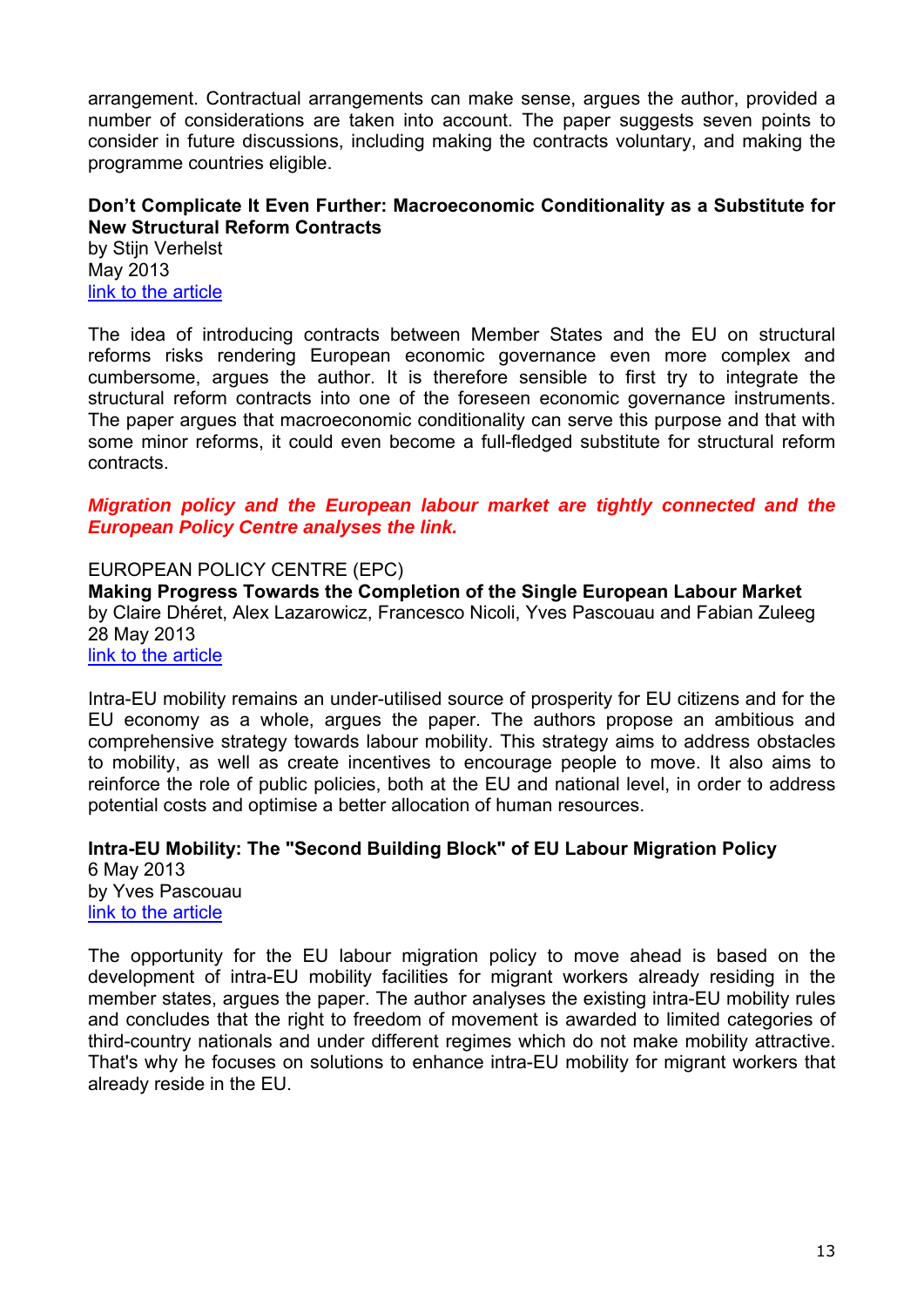## *EU Emissions Trading runs the risk of becoming irrelevant, according to this paper*.

<span id="page-13-1"></span><span id="page-13-0"></span>CENTRE FOR EUROPEAN REFORM (CER) **Saving Emissions Trading from Irrelevance**  by Stephen Tindale 2 May 2013 [link to the article](http://www.cer.org.uk/sites/default/files/publications/attachments/pdf/2013/tgae2013_tindale-7289.pdf)

The main EU climate policy, the Emissions Trading System, now stipulates such a low carbon price that it has become essentially irrelevant, argues the paper. The European Commission should propose a Europe-wide carbon price floor of 30 euro per tonne, high enough to influence investment decisions and encourage energy efficiency and low-carbon energy supply, suggests the author. He adds that the Commission should also propose border tax adjustments, with the revenue returned to the country of origin.

#### *Months before the European Council will discuss European military strategy, a number of think tanks analyse the challenges of the defence, security and maritime policies*

<span id="page-13-2"></span>INSTITUTE FOR SECURITY STUDIES

<span id="page-13-3"></span>**Enabling the Future. European Military Capabilities 2013-2025: Challenges and Avenues** 

by Antonio Missiroli, James Rogers and Andrea Gilli 6 May 2013 [link to the article](http://www.iss.europa.eu/uploads/media/Report_16.pdf)

Although Europeans remain relatively well-equipped to mobilise the tools needed to tackle potential threats, within the EU there is limited awareness or recognition of the emerging challenges, a basic disinterest in strategic matters, and relatively few voices calling for effective and sustainable armed forces, argues the paper. In addition, the European political and institutional landscape regarding defence and military matters is extremely segmented. The report seeks to place European military capabilities in a broader perspective and highlights potential avenues for exploration and development over the next decade.

<span id="page-13-5"></span><span id="page-13-4"></span>EGMONT ROYAL INSTITUTE FOR INTERNATIONAL RELATIONS **And What Will Europe Do? The European Council and Military Strategy**  by Sven Biscop May 2013 [link to the article](http://www.egmontinstitute.be/papers/13/sec-gov/SPB46.pdf)

Important decisions on Europe's military capabilities are expected from the December 2013 European Council. Based on its definition of interests, priority responsibilities, and capability objectives, the European Council could then decide on a number of taskings, to be achieved by December 2014. The point of setting priorities is that when the next contingency arises, decision-making should be faster, and mandating action by the able and willing Europeans under the political aegis of the EU should be easier.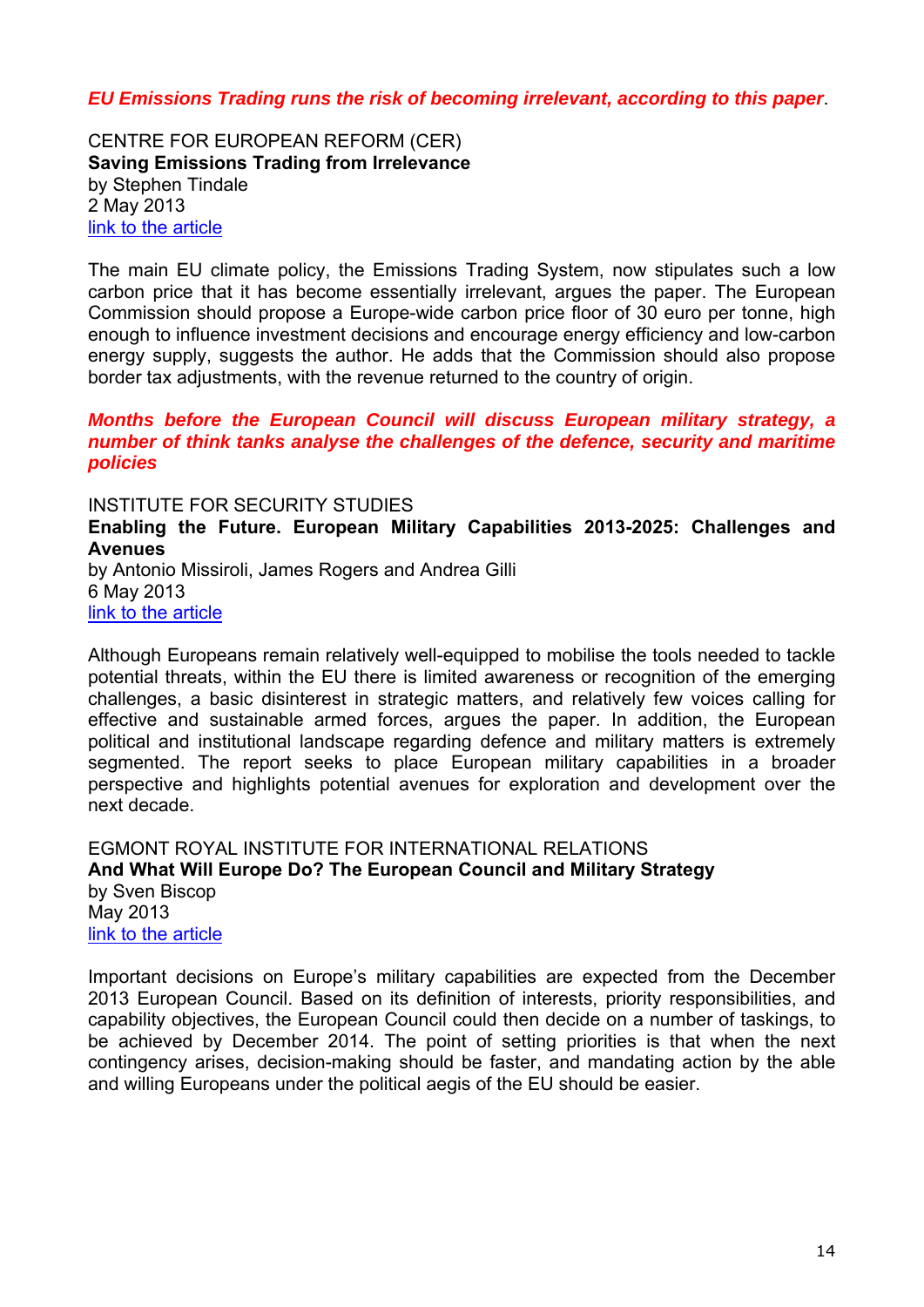#### <span id="page-14-1"></span><span id="page-14-0"></span>CENTRE FOR EUROPEAN STUDIES (CES) **Breaking Down the Walls: Improving EU-NATO Relations**  by Henna Hopia May 2013 [link to the article](http://thinkingeurope.eu/sites/default/files/publication-files/livret_eu-nato-web.pdf)

With the US unwilling to play its tradition role of gendarme of the world, more than ever the EU must decide its role on defence matters and commit the necessary means, argues the paper. It notes that the present state of declining defence budgets and the ad-hoc relation with NATO can only perpetuate the decline of Europe, and the West, on the world stage.

<span id="page-14-2"></span>THE FINNISH INSTITUTE OF INTERNATIONAL AFFAIRS

<span id="page-14-3"></span>**Maritime Security in a Multipolar World: Towards an EU Strategy for the Maritime Commons** 

by Timo Behr, Mika Aaltola and Erik Brattberg 15 May 2013 [link to the article](http://www.fiia.fi/en/publication/340/maritime_security_in_a_multipolar_world/)

The EU needs to develop a new proactive strategy for securing the maritime commons, based on ensuring the "security of access" and "sustainable management", argues the paper. In particular, it needs to focus on securing safe passage along EU's vital "sea lines of communication" (SLOCs), which are increasingly being threatened by great power rivalries, territorial conflicts, a reformulation of maritime law and the proliferation of maritime non-state actors, suggest the authors.

<span id="page-14-5"></span><span id="page-14-4"></span>THE GERMAN MARSHALL FUND OF THE UNITED STATES **Framing the Transatlantic Security Discussion**  by Aaron Friedberg 16 May 2013 [link to the article](http://www.gmfus.org/wp-content/blogs.dir/1/files_mf/1368727307TSTF_Friedberg_Framing_May13.pdf)

On both sides of the Atlantic, the military services face strong, and potentially long-lasting downward pressure on their budgets. It is possible that the next several years will see a further widening of the gap in capabilities between the U.S. military and the armed forces of even the strongest European powers, argues the paper. The current geopolitical challenges require, more than ever, a coordinated transatlantic answer, comments the author.

# <span id="page-14-7"></span><span id="page-14-6"></span>COLLÈGE D'EUROPE **Le Cadre Européen de Protection des Données Personnelles en Matière Pénale Dimensions Interne et Externe**

<span id="page-14-8"></span>by Carole Pouliquen May 2013 [link to the article](http://www.coleurope.eu/system/files_force/research-paper/wp29_pouliquen.pdf?download=1) (in French)

The complex balance between protecting personal data and security pressures post 9/11. This delicate balance is viable in the field of police-judicial cooperation between EU states, but less so on the level of cooperation with the United States, particularly in the case of the Terrorist Finance Tracking Program, this paper argues.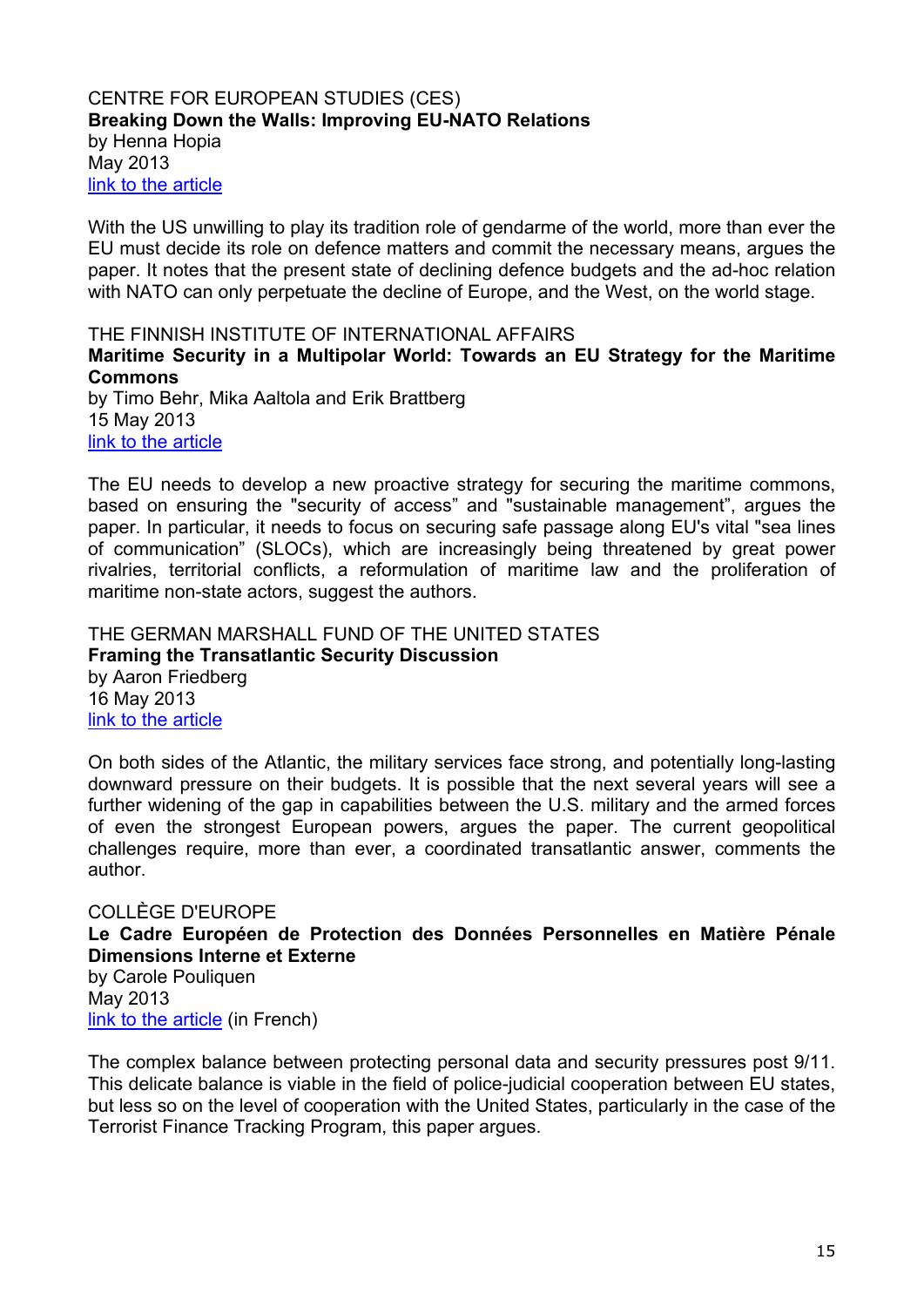## *Sanctions and peace building operations are also in focus in May*

<span id="page-15-1"></span><span id="page-15-0"></span>INSTITUTE FOR SECURITY STUDIES (ISS) **How EU Sanctions Work: A New Narrative**  by Francesco Giumelli 13 May 2013 [link to the article](http://www.iss.europa.eu/uploads/media/Chaillot_129.pdf)

According to the ongoing debate on the EU's sanctioning practices, there are two main scenarios for the future, argues the paper. The first one is that the importance of sanctions will be substantially reduced. But the more likely one is that the Council could also return to adopting broader forms of sanctions, such as sectoral measures and embargoes, argues the author in the conclusions of his detailed analysis of the current situation.

<span id="page-15-3"></span><span id="page-15-2"></span>ISTITUTO AFFARI INTERNAZIONALI **EU Engagement with Local Civil Society in the Great Lakes Region**  by María Martín de Almagro Iniesta 7 May 2013 [link to the article](http://www.iai.it/pdf/DocIAI/iaiwp1317.pdf)

The EU's peace building framework is unmatched in its social, economic and political potential for resolving conflict, argues the paper. But at a time when three civilian missions have just been deployed on the African continent, the paper argues that there is a gap between the definition of what constitutes local civil society and the practices concerning its involvement in EU policies. Improving the understanding of how local civil society can be a partner for peace for the EU is critical for the success of EU missions in countries such as the Democratic Republic of Congo (DRC) and EU Delegation tasks in countries such as Burundi, says the author.

#### *External action policies and their international but also domestic impact are in focus in a few analyses*

<span id="page-15-5"></span><span id="page-15-4"></span>REAL INSTITUTO ELCANO **Strengthening the EU as a Global Actor: the EEAS and the Europeanization of National Diplomacies** 

by various authors 27 May 2013 [link to the article](http://www.realinstitutoelcano.org/wps/wcm/connect/a102b9004fc8d75280efcaccba746acc/EGS-Molina-Sorroza-EU-global-actor-EEAS-europeanisation-national-diplomacies.pdf?MOD=AJPERES&CACHEID=a102b9004fc8d75280efcaccba746acc)

The paper describes and analyses some of the most important issues regarding European External Action Service. It presents an overview of the impact of the EEAS on the national diplomacies of nine member states: Germany, France, the UK, Spain, Poland, Romania, the Netherlands, Portugal and Sweden. The main conclusion drawn from the country cases is that the domestic impact of the EEAS is still very limited in institutional, organisational and strategic terms.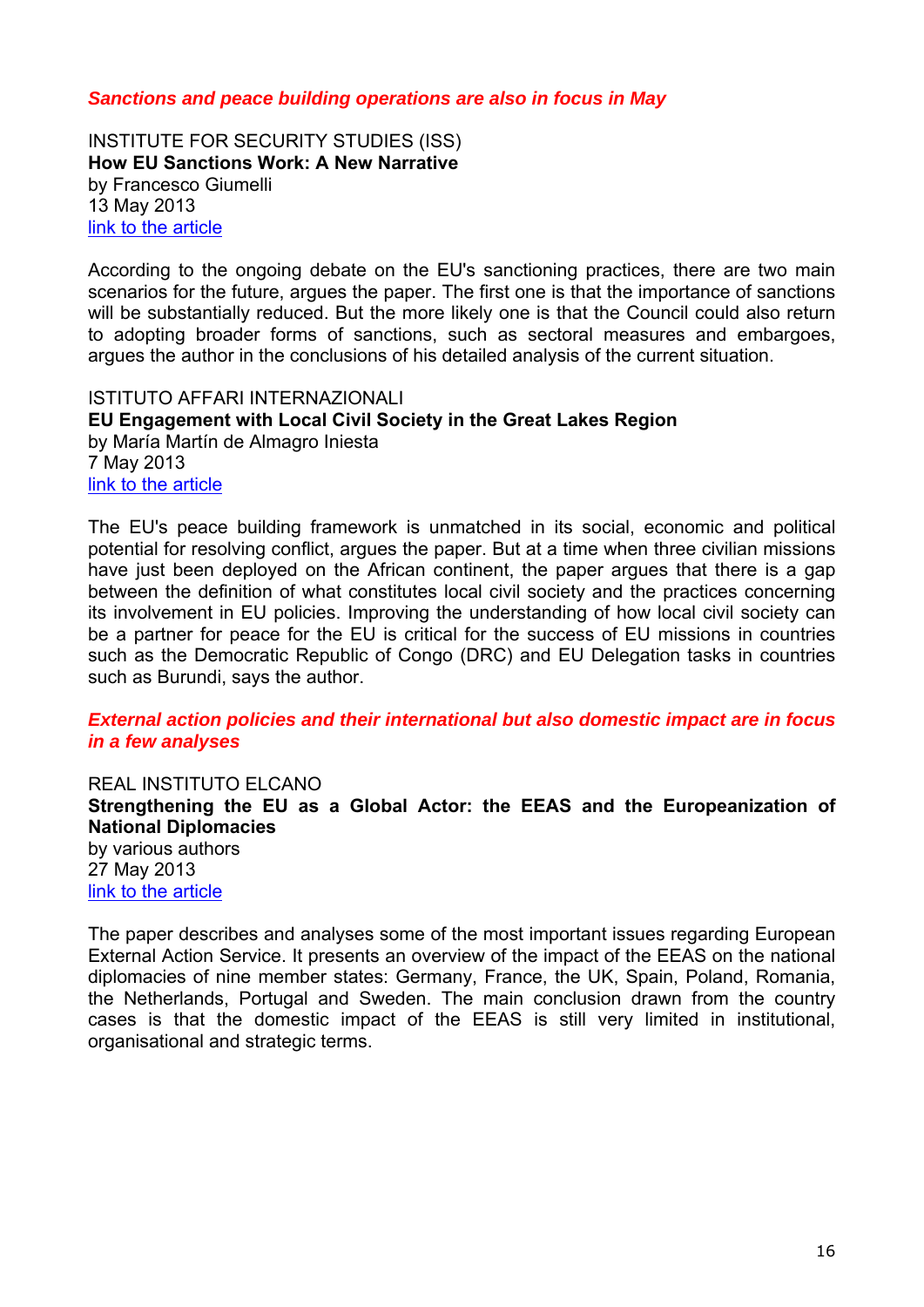## <span id="page-16-1"></span><span id="page-16-0"></span>THE FINNISH INSTITUTE OF INTERNATIONAL AFFAIRS **Counterterrorism in External Action: The EU's Toolbox for Responding to Terrorism Abroad**

by Teemu Sinkkonen 14 May 2013 [link to the article](http://www.fiia.fi/en/publication/339/counterterrorism_in_external_action/)

Currently, the European counterterrorism structures that are related to external action seem to suffer from overlapping structures, institutional complexity and a lack of will for further integration, argues the paper. It concludes that good bilateral relations are the best tool for preventing terrorism in the European neighbourhood. The author also underlines that special attention needs to be paid to the Euro-Mediterranean Partnership countries due to recent political change and armed conflicts that raise the risk level in the region.

<span id="page-16-2"></span>CENTRE FOR EUROPEAN POLICY STUDIES (CEPS) / NOTRE EUROPE - JACQUES DELORS

<span id="page-16-3"></span>**EU Migration Policy after the Arab Spring: The Pitfalls of Home Affairs Diplomacy**  by Sergio Carrera, Joanna Parkin and Leonhard den Hertog 2 May 2013 [link to the article](http://www.ceps.be/ceps/dld/8004/pdf)

Despite the application of the Lisbon Treaty and the creation of a European External Action Service (EEAS), an ever-expanding "Home Affairs diplomacy", propounded by the Commission's DG Home, certain EU agencies such as Frontex and the working structures of the Council, continue to dominate policy formulation on the external dimensions of EU migration policies, argues the paper. The fact that there are too many agents playing in EU's Global Approach to Migration and Mobility (GAMM) with antinomic agendas makes difficult the formulation of long term, clear and coherent policy in the field - that's one of the main points of the authors who also make concrete proposals for future changes.

## *Some think tanks analyse and offer suggestions for further reforms of the European legislation*

<span id="page-16-5"></span><span id="page-16-4"></span>CENTRE FOR EUROPEAN POLICY STUDIES (CEPS) **A Viable Alternative to Basel III Prudential Capital Rules**  by Stefano Micossi 30 May 2013 [link to the article](http://www.ceps.be/ceps/dld/8075/pdf)

How is it that the Basel III Prudential Capital Rules are still receiving full official endorsement by officialdom, while utterly discredited in the eyes of financial markets and academia, and implemented divergingly by the EU and the US? The Basel framework for bank prudential requirements is deeply flawed: it's time to rewrite it, is the answer of the author who presents his analysis and suggestions on the subject.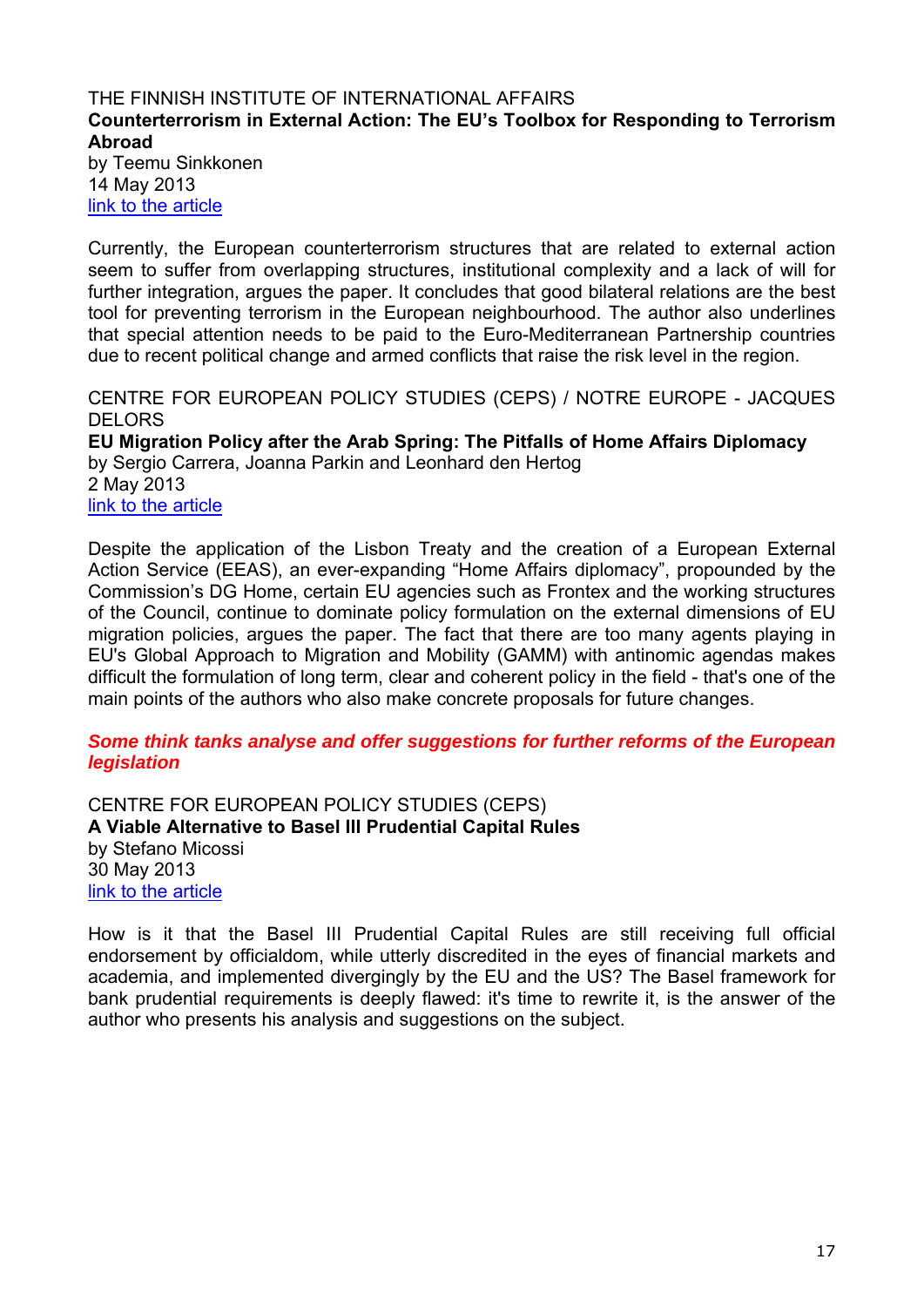## <span id="page-17-1"></span><span id="page-17-0"></span>THE LISBON COUNCIL **Copyright Reform for Growth and Jobs: Modernising the European Copyright Framework**

by Ian Hargreaves and Bernt Hugenholtz 29 May 2013 [link to the article](http://www.lisboncouncil.net/publication/publication/95-copyright-reform-for-growth-and-jobs-modernising-the-european-copyright-framework.html)

The authors of the paper look at the economic arguments for reforming and modernising Europe's copyright regime. They also present a menu of possible options to policymakers and propose eight ideas for reform – seven evolutionary, one revolutionary.

<span id="page-17-3"></span><span id="page-17-2"></span>NOTRE EUROPE - JACQUES DELORS INSTITUTE **The Nitrates Directive, Incompatible with Livestock Farming? The Case of France and Northern European Countries**  by Philippe Le Goffe 30 May 2013 [link to the article](http://www.eng.notre-europe.eu/media/nitratesdirective-legoffe-ne-jdi-may13.pdf)

The policies enacted in the Northern European countries are more in line with economic analysis recommendations than France's policy, argues the paper. Based on this observation, the author puts forward several recommendations that could improve the ecological and economic efficiency of French policy.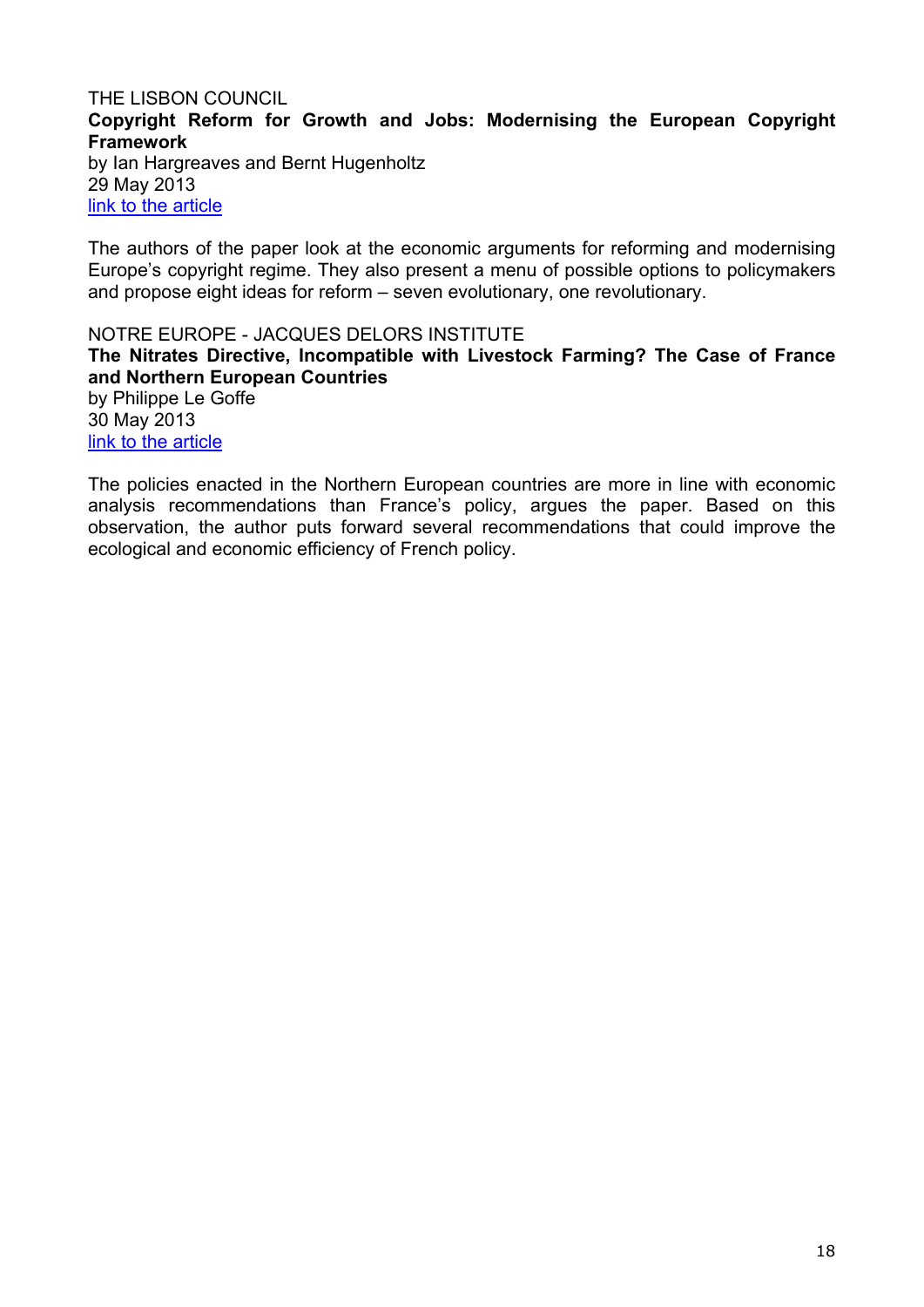## <span id="page-18-0"></span>SECTION 2 - EU FOREIGN POLICIES

## *The Syrian conflict from an international and EU perspective is being covered in a number of papers, as is the Israeli-Palestinian conflict*

<span id="page-18-2"></span><span id="page-18-1"></span>THE HEINRICH BÖLL FOUNDATION / IKV PAX CHRISTI **What Can the European Union Do in Syria?**  by Dr. Bente Scheller, Haid Haid and Jan Jaap Oosterzee 31 May 2013 [link to the article](http://www.boell.org/downloads/HBS_What_Can_the_EU_do_in_Syria.pdf)

The EU's current approach to encourage countries around Syria to keep their borders open needs to be backed up with more funding, especially in the context of the rising numbers of refugees, argues the paper. Restrictive visa policies of the EU still make it difficult for Syrian voices to be heard, because many can simply not enter and advocate their cause, underline the authors and give concrete recommendations for the future EU policies. The joint policy paper is a follow-up to the closed workshop "The responsibility to protect in Syria - What can the European Union do?", organized by both organizations.

<span id="page-18-4"></span><span id="page-18-3"></span>INTERNATIONAL CRISIS GROUP **Too Close for Comfort: Syrians in Lebanon**  13 May 2013 [link to the article](http://www.crisisgroup.org/%7E/media/Files/Middle%20East%20North%20Africa/Iraq%20Syria%20Lebanon/Lebanon/141-too-close-for-comfort-syrians-in-lebanon.pdf)

Syria's conflict is dragging down its neighbours, none more perilously than Lebanon. Beirut's official policy of "dissociation" is right in theory but increasingly dubious in practice, argues the paper. It also comments that it's probably unrealistic to expect Lebanese actors to take a step back, but it ought not be unrealistic to expect them – and their international partners – to adopt a more forward-looking approach to a refugee crisis that risks tearing apart their own country's economic, social and political fabric, igniting a new domestic conflict that a weak Lebanese state and volatile region can ill afford.

<span id="page-18-6"></span><span id="page-18-5"></span>INSTITUT EUROPÉEN DES RELATIONS INTERNATIONALES **Trancher le Nœud Gordien en Syrie ?** by Jacques LIPPERT 24 May 2013 [link to the article](http://www.ieri.be/sites/default/files/filefield/news/Trancher%20le%20noeud%20gordien%20en%20Syrie%20(Lippert)%20WORKING%20PAPER.9%20.pdf) (in French)

The Syrian conflict has become the Gordian knot of international politics in the Near and Middle East, the epicentre of a possible geopolitical earthquake where anybody, especially the United States, has no right to make mistakes, argues the paper. The analysis also underlines that the volatility of the issue is such that each day that passes makes it more complex and dangerous.

<span id="page-18-8"></span><span id="page-18-7"></span>EUROPEAN COUNCIL ON FOREIGN RELATIONS **Europe and the Vanishing Two-state Solution**  by Nick Witney 9 May 2013 [link to the article](http://ecfr.eu/page/-/ECFR78_MEPP_REPORT.pdf)

Europe is in a unique position to rescue to the two state solution to Israel/Palestine, but it must display tough love to both parties before it is too late, argues the author. On Israel,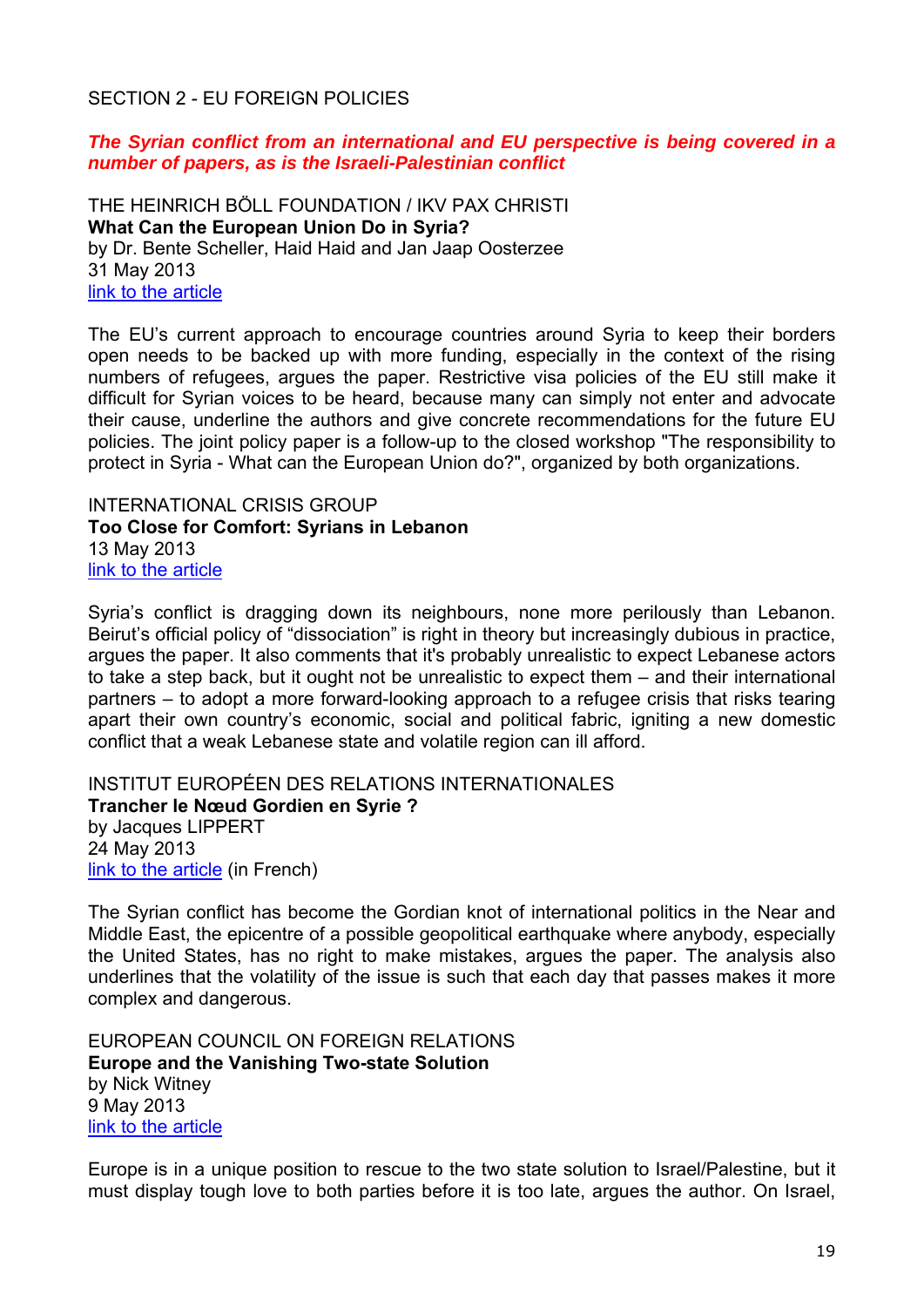the EU must stop extending benefits (like market access and EU grants) to settlementbased individuals and enterprises is one of his recommendations. He also suggests that the Union must taper off the €1 billion aid to the Palestinians. And instead it must support development projects and push the Israelis to allow the Palestinian economy room to grow. The executive summary of the report is also available in Arabic.

#### *EU-Asia relations are a major topic for a number of think tanks this month. Some of them go even deeper and analyse the national policies of Member States such as Greece, Sweden, Poland, and the Czech Republic towards Asia*

<span id="page-19-1"></span><span id="page-19-0"></span>FRIDE **The European Union in Asia's Alphabet Soup**  by Gauri Khandekar 13 May 2013 [link to the article](http://www.fride.org/publication/1126/the-european-union-in-asia%E2%80%99s-alphabet-soup)

With a growing power shift towards Asia, it is essential to understand the hybrid regional architecture evolving in the region and to evaluate how the EU engages within various Asian fora, argues the paper. The paper offers an insight on how the EU could enhance its engagement in the region. In May Fride has also published reports, analyzing the national policies of [Greece](http://www.fride.org/publication/1124/greece-and-central-asia) and [Sweden](http://www.fride.org/publication/1125/sweden-and-central-asia) towards Central Asia and particular countries in the region.

<span id="page-19-3"></span><span id="page-19-2"></span>PETERSON INSTITUTE FOR INTERNATIONAL ECONOMICS **The Rise of Emerging Asia: Regional Peace and Global Security**  by Miles Kahler May 2013 [link to the article](http://www.iie.com/publications/wp/wp13-4.pdf)

The rapid economic rise of China, India, and the Association of Southeast Asian Nations could have several effects on regional peace and global security, argues the paper. The power transition perspective overstates the risk of conflict that results from convergence between dominant and challenger states. Rapid changes in economic and military capabilities can, however, have negative consequences for regional peace and global security, comments the author.

<span id="page-19-5"></span><span id="page-19-4"></span>STOCKHOLM INTERNATIONAL PEACE RESEARCH INSTITUTE (SIPRI) **Europe, Afghanistan and the Transatlantic Relationship after 2014**  by Erik Brattberg May 2013 [link to the article](http://books.sipri.org/files/misc/SIPRI13wcaEB.pdf)

As the December 2014 deadline for the withdrawal of international forces from Afghanistan approaches, it is already clear that NATO's future footprint in the country will be markedly smaller, argues the paper. It explores the importance of ISAF to the alliance between Europe and the United States. The author also argues that, as Europe ponders its post-2014 role in Afghanistan, it is imperative that it considers its future role as a global actor within the context of the transatlantic relationship.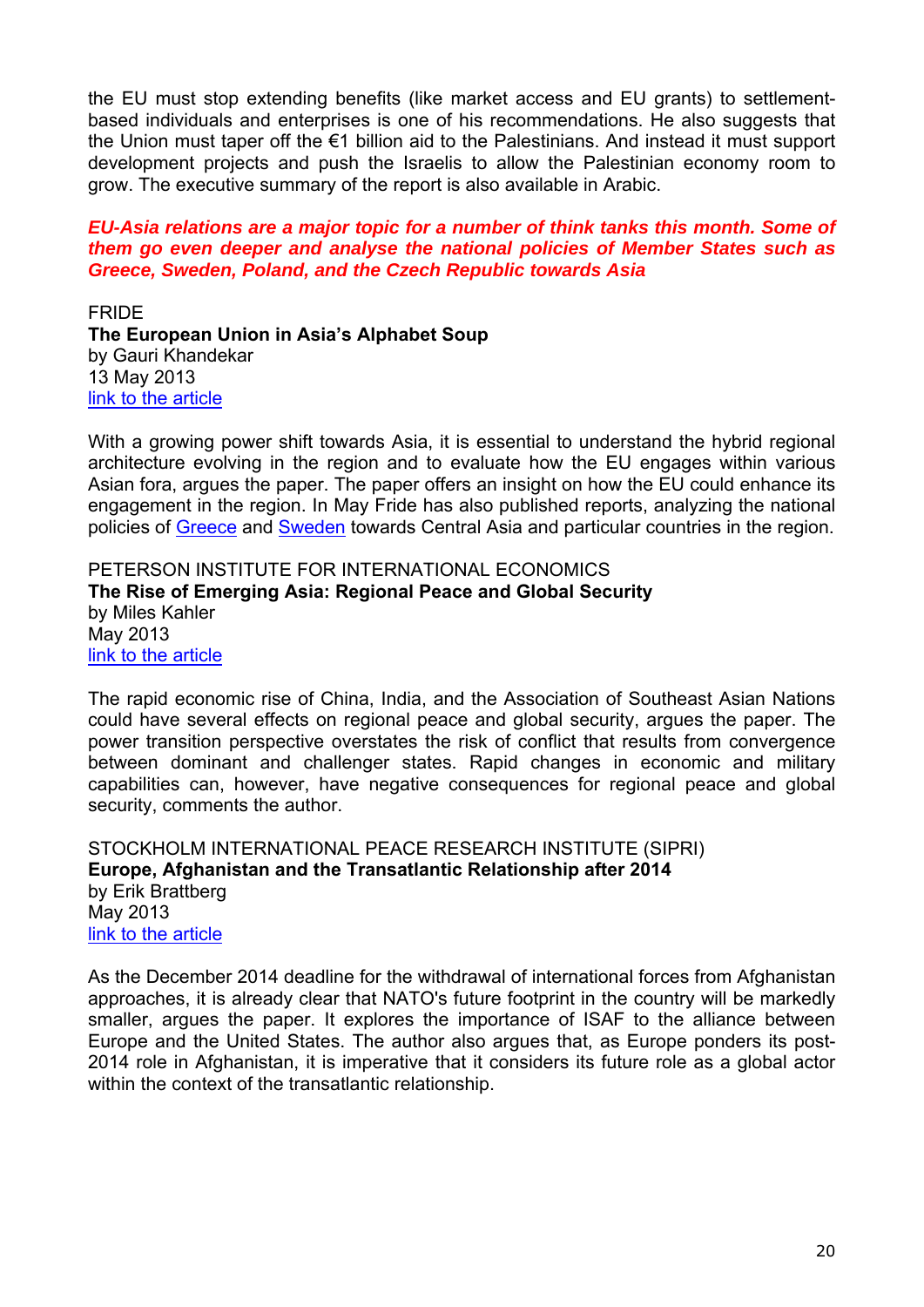#### <span id="page-20-1"></span><span id="page-20-0"></span>THE POLISH INSTITUTE OF INTERNATIONAL AFFAIRS **Doing Business with Tigers: Trends, Features and Prospects for Poland's Trade with Asia**  by Artur Gradziuk and Patryk Toporowski 24 May 2013 [link to the article](http://www.pism.pl/Publications/reports/Doing-business-with-tigers)

In 2012, the value of Polish exports to Asian markets rose by €1 billion compared with 2011, and Polish entrepreneurs now seem less fearful when starting a business there. For Asian countries in turn cooperation with Poland is becoming the key to the European market, outlines the paper. The authors of the report stress that alongside the largest trading Asian partner China, the other Asian markets, in particular India and Kazakhstan, are also important for the Polish exporters. Poland's presence in Japan and South Korea is growing, and trade with Asia is beneficial in particular for the Polish chemical, cosmetic, food and machinery industries.

<span id="page-20-3"></span><span id="page-20-2"></span>INSTYTUT SOBIESKIEGO **Industrializacja Korei Południowej – Co Polska Może Wykorzystać?**  by Mateusz Kędzierski 14 May 2013 [link to the article](http://www.sobieski.org.pl/wp-content/uploads/R051-2013-V-K%C4%99dzierski-Korea.pdf) (in Polish)

One of the most important, if not the most important, factor in the economic development of South Korea, was the expansion of the industrial sector, which now accounts for the strength of the Korean economy and its position in the global division of labour. The paper looks at the processes in the country during the last 60 years, searching for inspiration for the industrial policies in Poland.

<span id="page-20-5"></span><span id="page-20-4"></span>EUROPEUM **Analysis: Features of Foreign Trade Between the Czech Republic and Asia**  by Erich Kříž 10 May 2013 [link to the article](http://www.europeum.org/images/paper/cz_trade_asia.pdf)

The Czech government has already implemented a new strategic approach towards foreign trade, known as Export strategy 2012-2020, says the paper which gives a deep analysis of it. The paper suggests continuing liberalization of trade in the case of EU and underlines that the Czech Republic should also pay more attention to countries in Asia like Singapore.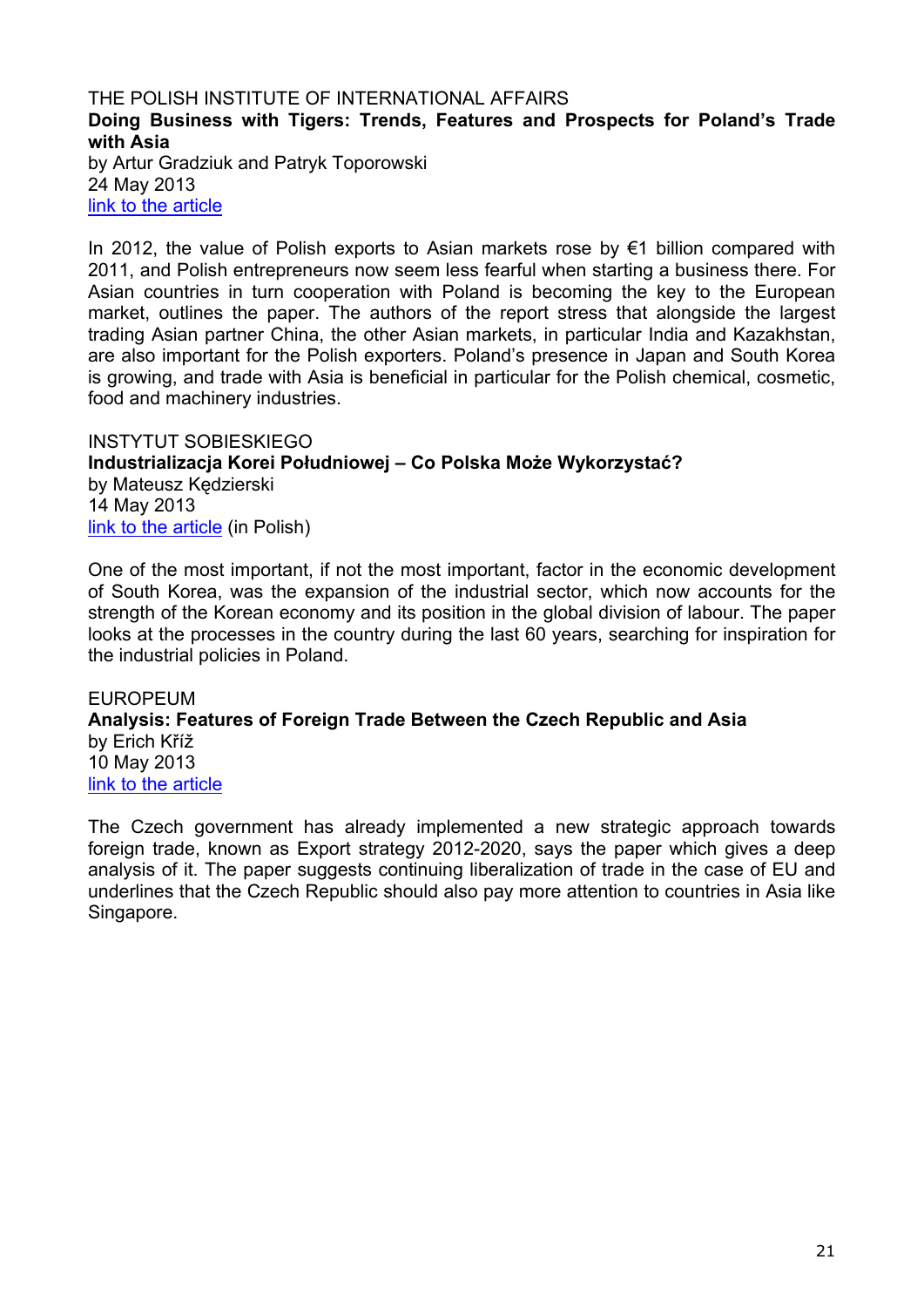SPOTLIGHT ON… EUROPEUM

[EUROPEUM](http://www.europeum.org/en/) Institute for European Policy is one of the main think tanks in the Czech Republic. It was founded in 1998 as a civic association by lecturers at the Department of European Studies at the Faculty of Social Sciences, Charles University in Prague. It was focused on researchers and university students interested in European integration and was funded by the Tempus program of the European Commission. Later EUROPEUM evolved into a think tank and currently undertakes research, publishing and educational activities. The main topics, followed by the experts in the non-partisan organisation, are EU politics and institutions, EU policies and budget, EU enlargement, freedom, security, justice and citizenship. Among the current donors of the think tank are the European Commission, the Ministry of Foreign Affairs of the Czech Republic, Friedrich Ebert Stiftung, Heinrich-Boell-Stiftung, British Council and etc.

<span id="page-21-1"></span><span id="page-21-0"></span>EUROPEAN INSTITUTE FOR ASIAN STUDIES (EIAS) **Japan-EU Collaboration Towards Re-emergence of Europe**  by Aiichiro Yamamoto May 2013 [link to the article](http://www.eias.org/sites/default/files/EU-Asia-at-a-glance-Yamamoto-Japan-EU-collaboration_0.pdf)

Japan and the EU can work together for a more stable and resilient world, argues the paper. The author comments that if the EU is to strengthen its capability to respond to global challenges by strengthening coordination among the external EU institutions such as the EEAS, DG DEVCO and DG Humanitarian Aid and Civil Protection (DG ECHO), Japan will be the best partner for the EU to help Europe to re-emerge as a global player.

#### *Some papers argue that there are a lot of common interests between the EU and countries such as Mexico and Brazil, as well as countries in North Africa*

<span id="page-21-3"></span><span id="page-21-2"></span>THE POLISH INSTITUTE OF INTERNATIONAL AFFAIRS **Polish–Mexican Cooperation: Where Does Poland Stand?**  by Kinga Brudzińska 23 May 2013 [link to the article](http://www.pism.pl/Publications/PISM-Policy-Paper-no-60)

Poland and Mexico have unexplored potential for cooperation, argues the paper. Mexico, which has outperformed Brazil in economic growth for the last two years, has a highly open, emerging market with strong links to the rest of the world, including a free trade agreement with the EU, underline the author. Furthermore, the reforms planned by the new administration, in particular in the energy sector, may result in Mexico's oil and gas industry opening up to foreign participation. At the same time, Poland is improving its economic and political standing in the EU and is looking for closer cooperation with Latin America.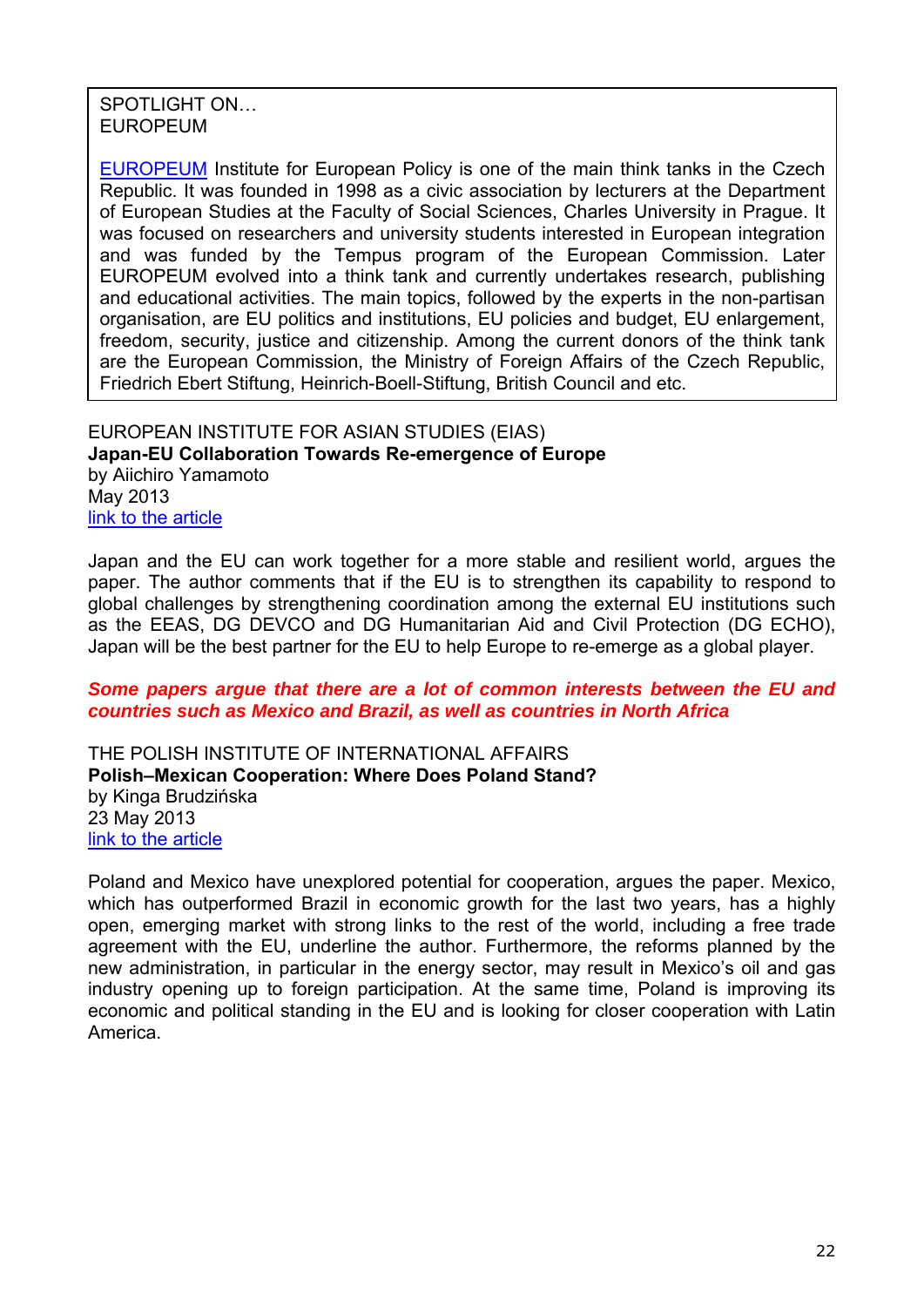#### <span id="page-22-1"></span><span id="page-22-0"></span>CENTRE FOR EUROPEAN POLICY STUDIES (CEPS) **The EU and Brazil: Partnering in an Uncertain World?**  by Giovanni Grevi 13 May 2013 [link to the article](http://www.ceps.be/ceps/dld/8017/pdf)

Despite different outlooks to 21st century challenges, declining EU and rising Brazil have many interests in common and a strategic cooperation between the two would make sense, argues the paper. This strategic partnership may grow stronger not only as a platform to deepen economic ties and sustain growth, but also as a tool to foster cooperation in political and security affairs including crisis management, preventive diplomacy and human rights, comments the author.

<span id="page-22-3"></span><span id="page-22-2"></span>BERTELSMANN STIFTUNG **The Changing Face of North Africa. An Opportunity for and with Europe**  Christian - Peter Hanelt and Sven Behrendt May 2013 [link to the article](http://www.bertelsmann-stiftung.de/cps/rde/xbcr/SID-1F989EFC-ED079B8E/bst_engl/xcms_bst_dms_37944__2.pdf)

The latest issue of the Bertelsmann Stiftung magazine "Spotlight Europe" takes a look at the current situation in five North African countries – Morocco, Algeria, Tunisia, Libya and Egypt – as they transition into democracies and social market economies. The analysis focuses in particular on the considerable socioeconomic challenges and on the various ways Europe is affected by the situation there. Europe's role in the strategically important southern Mediterranean area needs to be realigned in order to promote the development of democracy, employment opportunities, and security, argues the paper and adds that there is a great deal of potential for cooperation with the five countries in focus.

#### *EU- Russia relations receive attention this month too*

<span id="page-22-5"></span><span id="page-22-4"></span>CARNEGIE MOSCOW CENTER **The End of an Era in EU-Russia Relations**  by Dmitri Trenin, Maria Lipman and Alexey Malashenko 30 May 2013 [link to the article](http://carnegie.ru/2013/05/30/end-of-era-in-eu-russia-relations/g7fw)

Russia is no longer "Europeanizing" and is rebalancing its interests to its Eurasian neighbours and China, argues the paper. As such EU's Russia policy must take into account a less open Russia and keep the relation focussed on goals/targets rather than values, comment the authors.

#### *A paper makes suggestions for improvement in the EU-Turkey visa dialogue*

<span id="page-22-7"></span><span id="page-22-6"></span>EUROPEAN STABILITY INITIATIVE **Cutting the Visa Knot. How Turks Can Travel Freely to Europe**  21 May 2013 [link to the article](http://www.esiweb.org/pdf/esi_document_id_139.pdf)

The EU-Turkey visa dialogue cannot be successful if it is seen as a quasi-accession exercise, argues the paper. It underlines that Turkey needs to formulate its own firm but constructive response to the EU's proposal for establishing a dialogue on visa liberalisation. The report also gives concrete steps and advices. It also reminds that this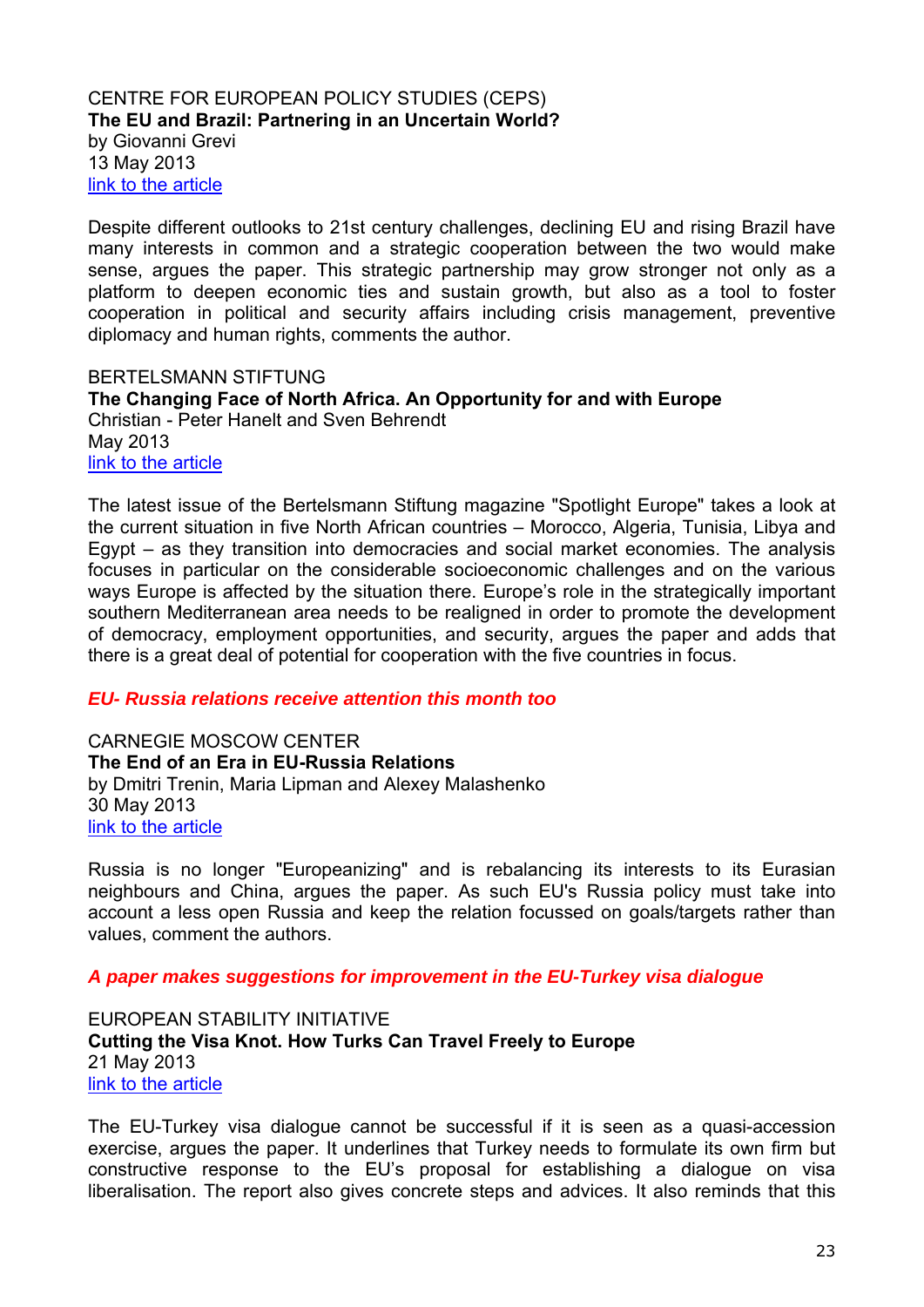year is the 50-Turkey-EU Association Agreement anniversary and that there has never before been an EU candidate country that had been negotiating accession for years and whose citizens were unable to travel without a visa.

*The transatlantic cooperation and its current challenges are also on the table this month*

<span id="page-23-1"></span><span id="page-23-0"></span>THE GERMAN MARSHALL FUND OF THE UNITED STATES **For a New Transatlantic Strategic Sequence: In, Near, and Beyond Europe**  by Michel Foucher 16 May 2013 [link to the article](http://www.gmfus.org/wp-content/blogs.dir/1/files_mf/1368727110TSTF_Foucher_NewStrategicSequence_May13.pdf)

There are still many gaps to be bridged between the United States and Europe in terms of strategic thinking and national versus global outlook, which leave the transatlantic partners poorly equipped to adapt to new economic realities and their strategic consequences, argues the paper. The United States and Europe now face the challenges of reconciling their strategic priorities in a context where the combination on the powers on both sides could prove instrumental in finding answers to the current geopolitical and economic challenges, says the author.

## *An comparative analysis of the French foreign policy in Africa from Sarkozy to Hollande comes to interesting conclusions*

<span id="page-23-3"></span><span id="page-23-2"></span>CHATHAM HOUSE **A New Way to Engage? French Policy in Africa from Sarkozy to Hollande**  by Paul Melly and Vincent Darracq May 2013 [link to the article](http://www.chathamhouse.org/sites/default/files/public/Research/Africa/0513pp_franceafrica.pdf)

France wields a level of influence in sub-Saharan Africa that it cannot command anywhere else in the world, argues the paper. It offers a comparative analysis of style and approach between Sarkozy and Hollande. Intervention in Mali, and the tactful diplomacy that accompanied it, have fostered a refreshing mood of goodwill and mutual respect that may help to dissolve the mistrust that has so often undermined a connection that remains important to both France and Africa, argues the paper. The challenge now will be to sustain this reinvigorated partnership over the long term, comments the author.

## <span id="page-23-4"></span>REGARDS CROISÉS

<span id="page-23-6"></span><span id="page-23-5"></span>THE POLISH INSTITUTE OF INTERNATIONAL AFFAIRS **The Renegotiation Delusion? Nine Questions about Britain's EU future**  by Agata Gostyńska, Roderick Parkes, Paweł Tokarski, Patryk Toporowski and Marta **Stormowska** 7 May 2013 [link to the article](http://www.pism.pl/Publications/Reports/PISM-Report-The-Renegotiation-Delusion-Nine-Questions-about-Britain-s-EU-future)

The paper analyses options such as the UK leaving the EU or adopting a new membership status. The precedent of associate status for the United Kingdom could undermine Polish efforts to prevent a dilution of the EU's enlargement policy. But above all, it would raise the question of participation rights in decision-making in policy areas to which not all Member States are party—in Poland's case, the eurozone, comment the authors.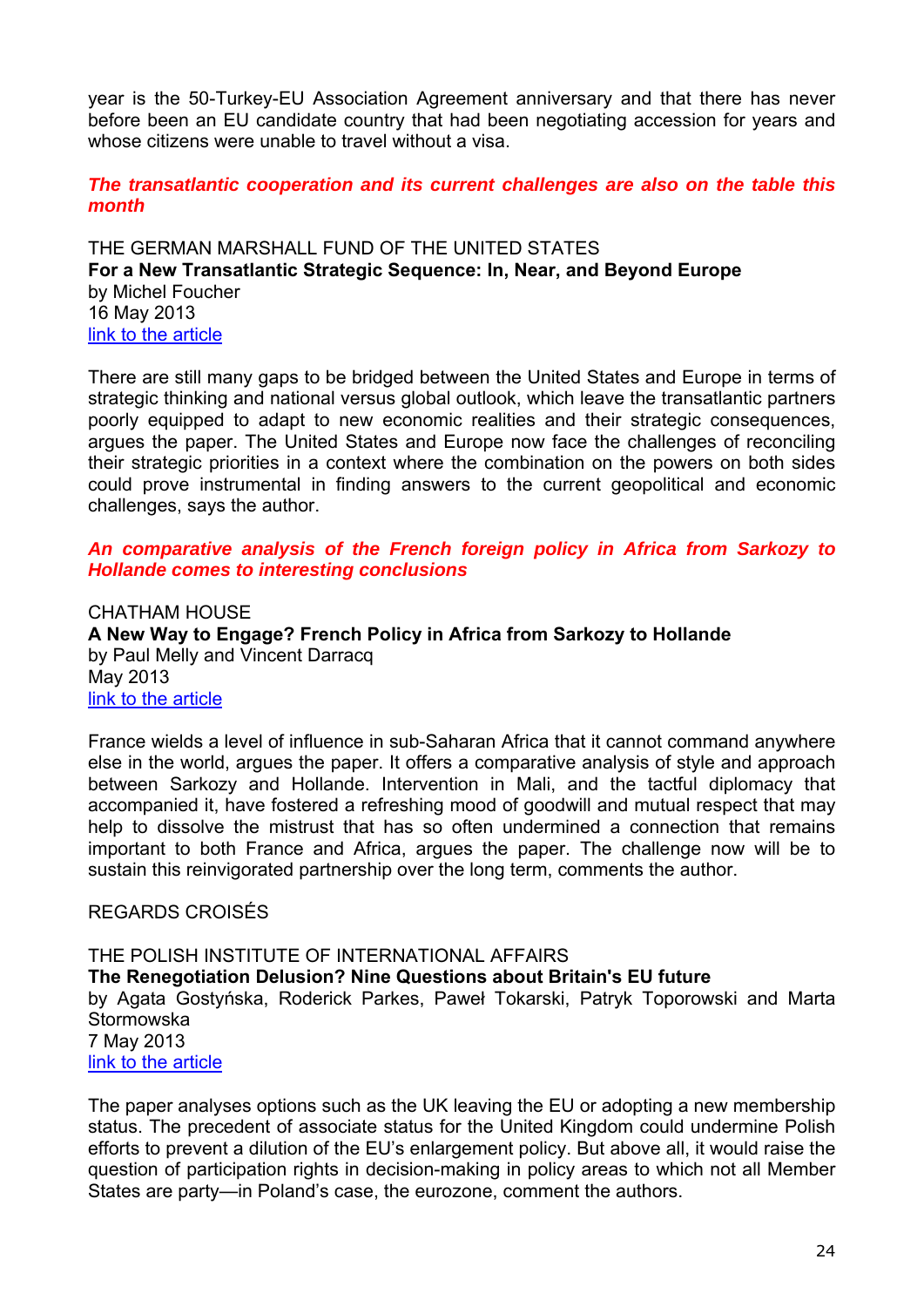## <span id="page-24-0"></span>SPECIAL FOCUS: ENERGY

<span id="page-24-2"></span><span id="page-24-1"></span>RESEARCH INSTITUTE OF THE FINNISH ECONOMY (ETLA) **The Global Energy Markets In a Strong Change**  by Janusz Chojna, Miklós Losoncz and Paavo Suni 15 May 2013 [link to the article](http://www.etla.fi/wp-content/uploads/ETLA-Muistio-Brief-12.pdf)

The fossil energy markets are in a rapid change due to rising use of non-conventional resources of crude oil and natural gas especially in the US, argues the paper. In Europe the Polish production is expected to start in the next few years, although environmental concerns delay the beginning. This new production prompted by strongly risen crude oil prices, is increasing oil production markedly and the "end of oil" is being moved back, comments the author.

## <span id="page-24-4"></span><span id="page-24-3"></span>THE INTERNATIONAL INSTITUTE FOR STRATEGIC STUDIES (IISS) **Gas Finds Complicate Eastern Mediterranean Security** 15 May 2013 [link to the article](http://www.iiss.org/%7E/media/Silos/Strategic%20comments/2013/Gas-finds-complicate-eastern-Mediterranean-security/Gas-finds-complicate-eastern-Mediterranean-security.pdf)

The discovery of natural gas has complicated rivalries in the Eastern Mediterranean, an area already full of long-standing security issues, argues the paper. The complex nature of the overlapping claims, history of conflict in the region and potential riches available to cash-strapped nations make it more difficult to resolve the various disputes. As such, the Eastern Mediterranean now presents a long-term security dilemma for regional states, complicated by the convulsions of the Arab spring and the interests of extra-regional powers, argues the paper.

<span id="page-24-6"></span><span id="page-24-5"></span>THE FINNISH INSTITUTE OF INTERNATIONAL AFFAIRS (FIIA) **The German Energy Transition: Status, Challenges and the Finnish Perspective**  by Patrick Matschoss 02 May 2013 [link to the article](http://www.fiia.fi/en/publication/338/the_german_energy_transition/)

Germany has now risen to the dual challenge of tailoring its electricity system to variable renewable energy while simultaneously pulling out of its considerable nuclear capacity, underlines the paper. These developments, part of the energy transition of the country (Energiewende) will also have an impact on Finland due to Germany's energy hub function and its (indirect) connection to Nord Pool Spot, the Nordic electricity market, says the author.

<span id="page-24-8"></span><span id="page-24-7"></span>INSTITUTO PORTUGUÊS DE RELAÇÕES INTERNACIONAIS **A Segurança Energética de Portugal e o Magrebe**  by Catarina Mendes Leal 31 May 2013 [link to the article](http://www.ipri.pt/publicacoes/working_paper/pdf/WP52_CML_0513.pdf) (in Portuguese)

The European Union is having closer and closer relations with North African countries which are related to energy supply, human and social issues. In Portugal, which is a poor country on energy resources, this fact is even more important, argue the author. He